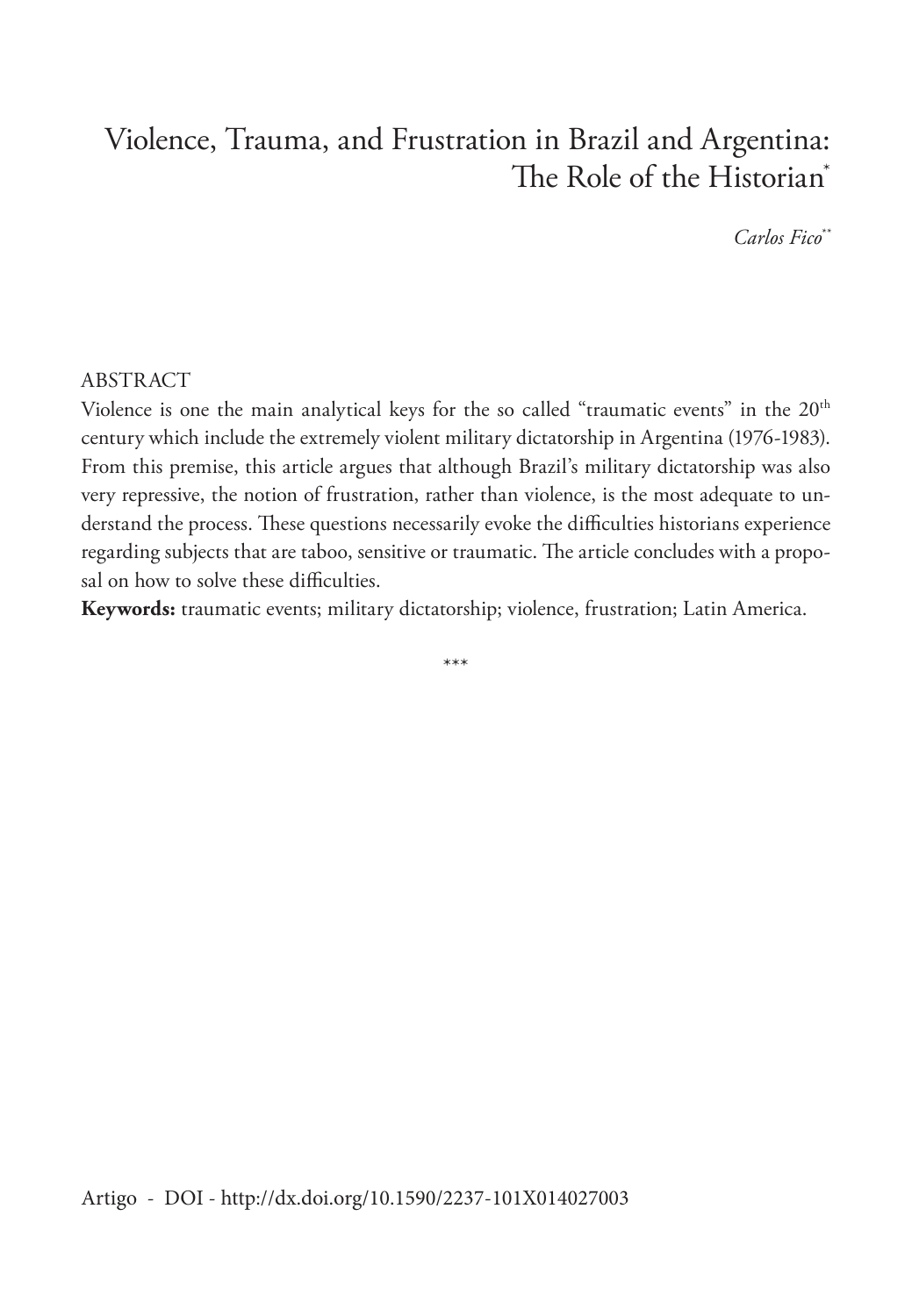Violence. This is one of the main analytical keys for those dealing with Nazism, Latin American military dictatorships, and genocides in the  $20<sup>th</sup>$  century. Other traumatic events have been studied according to this point of reference, based on the analysis of the Second World War and the Holocaust as emblematic episodes. From this perspective, the last Argentinian military regime (1976-1983), an extremely violent one, has been used as a reference to analyze other Latin American military dictatorships, such as the one in Brazil (1964-1985). Brazil's dictatorship, however, was less violent. Based on the discussion of these issues, I intend to argue that, although the Brazilian military dictatorship was also very repressive, the notion of frustration rather than violence is more adequate to its understanding. Inevitably, these issues address the difficulties experienced by the historian in relationship to tabooed, sensitive, or traumatic themes. At the end of this article, I will present a proposal to solve those difficulties.

The idea of considering violence a remarkable aspect or a "common denominator" of the  $20<sup>th</sup>$  century emerged at its very beginning as a prediction,<sup>1</sup> but it was the Holocaust that focused attention on the problem. This theme has been extensively discussed and it is not necessary to revisit it. What I would like to highlight is that the perception of the Holocaust as an "index" for the 20<sup>th</sup> century and the failure of Enlightenment has turned it into a kind of "*metáfora de otras historias traumáticas,*" in the words of literature specialist Andreas Huyssen.2 To this extent, there would be something in common—above all among historical processes—in the aftermath of traumatic events in countries that experienced totalitarianisms, military dictatorships, the apartheid in South Africa, and the genocide policies in Rwanda, Bosnia, Kosovo, among others. Henry Rousso emphasized that the context of the late 20<sup>th</sup> century has established a correlation between phenomena such as the fall of the Berlin Wall, the indictment of former heads of the German political police in the 1990s, the trial in France of Second World War crimes, and the fall of Latin American military dictatorships, making them part of a moment that could be compared.3 Dominick LaCapra thinks that the research on the Holocaust is not "narrowly confined" to the Nazi genocide, in so far as there would be "significant and mutually informative relations" between the massacre perpetrated by Nazism and other genocides or limit events.<sup>4</sup> However, he calls attention to the difficulty of dealing as a whole with tragedies involving individuals in different situations, because it would be necessary to take into account national specificities and avoid a generic discourse about losses.5 For Argentinian literature professor Beatriz Sarlo,

<sup>1</sup> Hannah Arendt, *On Violence* (New York: Brace & World, 1970), 3.

<sup>2</sup> Andreas Huyssen, *En busca del futuro perdido: Cultura y memoria en tiempos de globalización* (Buenos Aires: Fondo de Cultura Económica, 2001), 17.

<sup>3</sup> Henry Rousso, "El duelo es imposible y necesario", *Puentes* (Diciembre 2000): 39.

<sup>4</sup> Dominick LaCapra, *History in Transit: Experience, Identity, Critical Theory* (Ithaca: Cornell University Press, 2004), 269.

<sup>5</sup> Dominick LaCapra, "Trauma, Absence, Loss," *Critical Inquiry*, v. 25, n. 4 (Summer, 1999): 698.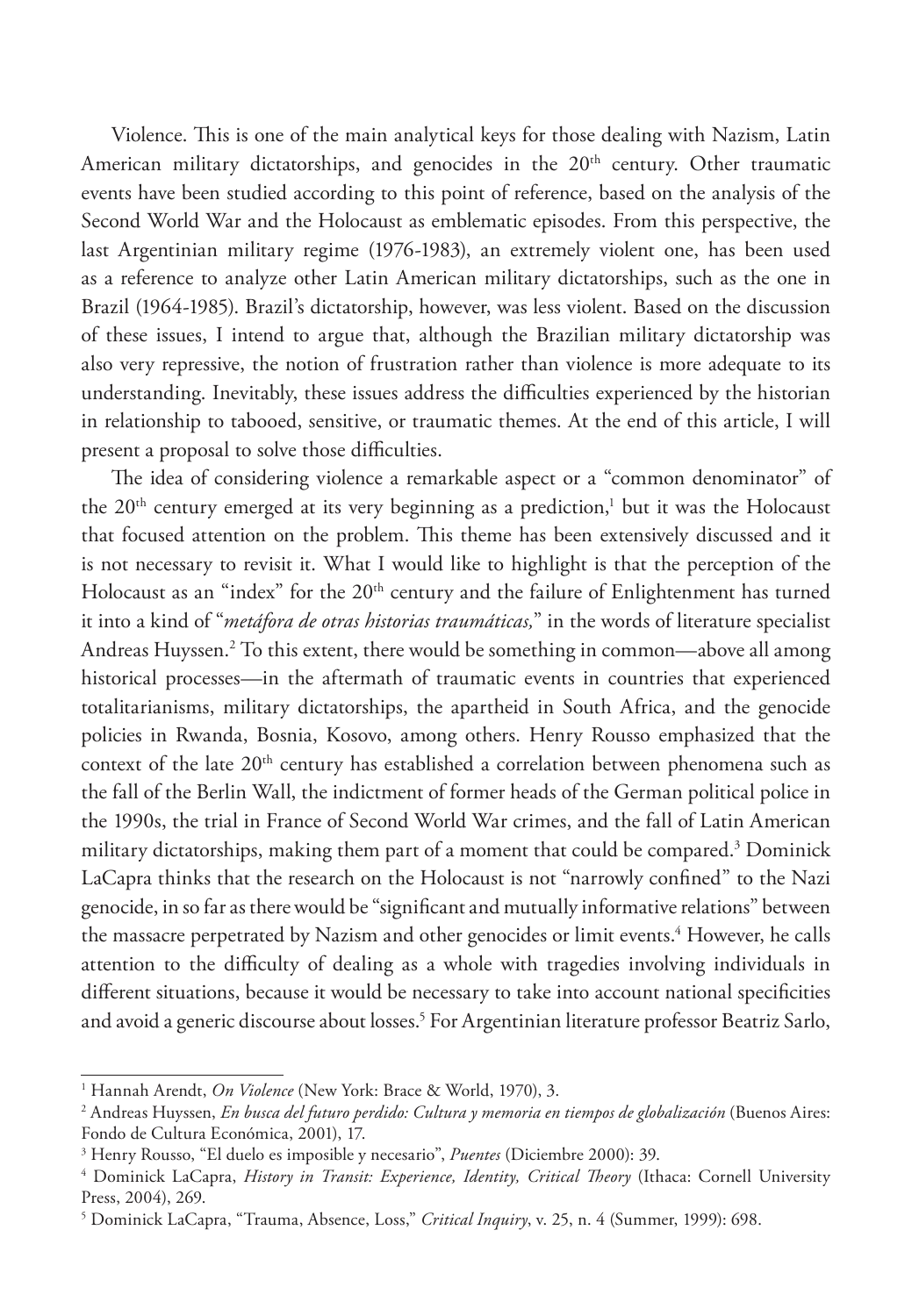the debates on the Holocaust and the democratic transition in Southern Latin American were interwoven in the mid-1980s, but those who accepted this model were more interested in denouncing violence than detecting national specificities.<sup>6</sup>

After traumatic events, historiography quite often assumes a condemnatory tone, a consequence of an understandable tendency we all have to condemn evil. Many of us are challenged to take a position, as historians, in journalistic articles in which we express this propensity.7 On those occasions, the connection between history of the present and politics is manifested in irrefutable ways.8 However, when producing historical knowledge, the condemnation of evil is almost a truism. This ethical, moral, and political tendency, irresistible when we tackle the traumatic events of the  $20<sup>th</sup>$  century, can compromise our practice. Throughout this article, I hope to make my position clear, a position that does not disregard solidarity with the victims of any violence. But I understand that the political, ethical, and moral commitments surrounding the professional activity of historians dealing with violence should not hide the need for historical distance, not in the sense of an objectivism referred to neutrality pretensions, but taking into account an effort for objectivity that needs to be revalued.

One of the risks of the above mentioned tendency is uncritical adherence to generalizing discursive prefigurations. In an effort to build narratives related to the logic of violence, these prefigurations not only overlook specificities and empirical evidence, but also produce naïve and simplistic explanations. The explanatory scheme, in which violent regimes generate fear leading to the apathy of social movements and blocking an intended opposition, is not uncommon.9 One example of this perspective might be found in authors who adopted the "society of fear" notion. For them, Argentina, Brazil, Chile, and Uruguay had "fearmongering regimes" in the 1960-1980 period during which a "culture of fear" existed. Sometimes this perspective encompasses the whole of Latin America, where an atmosphere of insecurity, anxiety, and suspense would have prevailed over any other sentiment.<sup>10</sup> In

<sup>6</sup> Beatriz Sarlo, *Tiempo pasado. Cultura de la memoria y giro subjetivo. Una discusión* (México: Siglo XXI, 2006), 60-61.

<sup>7</sup> See Guillermo O'Donnell's impressive article "La cosecha del miedo," published in *Nexos en línea,* Mexico, 4. Jan. 1983.

<sup>8</sup> On this theme, see: Thomas L. Haskell, "Objectivity: Perspective as Problem and Solution", *History and Theory*, v. 43, n. 3 (Oct. 2004): 357, and Pieter Lagrou, "L'histoire du temps présent en Europe depuis 1945, ou comment se constitue et se développe un nouveau champ disciplinaire", *La Revue pour l'Histoire du CNRS*, n. 9 (Nov. 2003), accessed February 24, 2013, doi: 10.4000/histoire-cnrs.561.

<sup>9</sup> Patricia Weiss Fagen. "Repression and State Security", in *Fear at the Edge: State Terror and Resistance in Latin America*, eds. Juan Corradi, Patricia Weiss Fagen and Manuel Antonio Garreton. (Berkeley: University of California Press, 1992), 63. Joan Dassin. "Testimonial Literature and the Armed Struggle in Brazil," in *Fear at the Edge*, 174. Maria Helena Moreira Alves. "Cultures of Fear, Cultures of Resistance: The New Labor Movement in Brazil," in *Fear at the Edge*, 189.

<sup>10</sup> Dirk Kruijt and Kees Koonings. "Introducción: la violencia y el miedo en América Latina," in *Las sociedades del miedo: el legado de la guerra civil, la violencia y el terror en América Latina*, Dirk Kruijt and Kees Koonings, eds. (Salamanca: Ediciones Universidad de Salamanca, 2001), 37.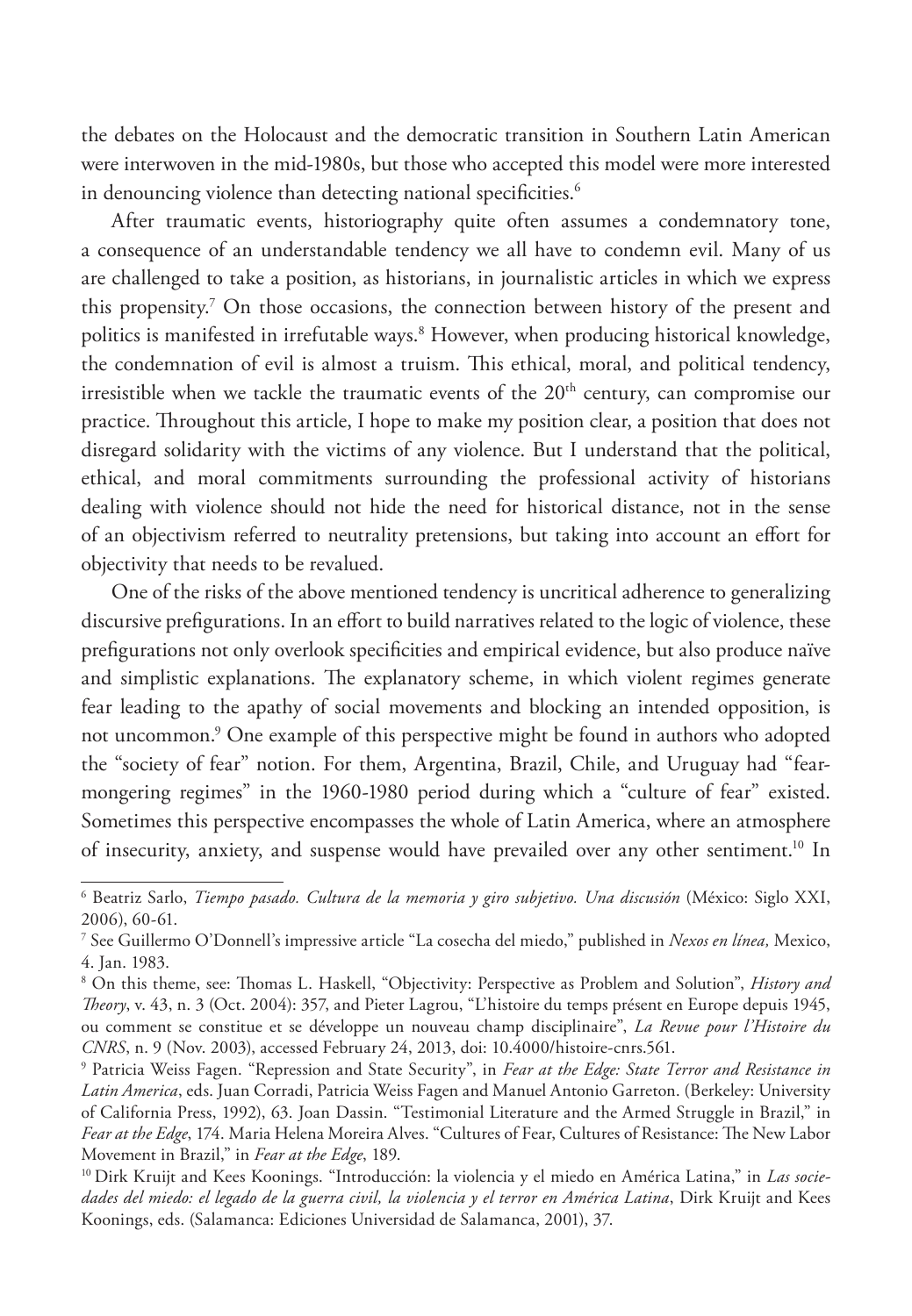addition, sometimes Latin American countries are deemed inferior to the "free societies,"<sup>11</sup> subjected to all types of instability, and seen as incapable of developing the pluralism that would characterize the United States of America.12 In addition to the lack of empirical evidence for such generalizing affirmations, these interpretations tend to privilege dichotomic views according to which "societies of fear" were formed above all by perpetrators and victims: "[(...)]fear seem[s] to pervade society as a whole. Each person seems to be facing the extreme Sartrian dilemma of having to choose whether to be a hero or a traitor. Everyone is afraid of everyone else*.*"13 In this type of analysis, there is no space to perceive the support provided by part of the society to the authoritarian regimes. At the most, fear would generate public support for repression.<sup>14</sup> The analysis of the armed struggle violence is also impaired, as this analytical scheme views the leftist militants merely as victims.

There was a lot of violence in Argentina's recent history and it would be impossible to understand it without taking into account that phenomenon. It is not my purpose to discuss it in detail,<sup>15</sup> but to call attention to two aspects that make it distinctive when compared to Brazil: the great visibility of the military repression and the extensive practice of violence by the armed struggle. Although one can identify a pattern of conflict characterized by violence since the 1943 coup d'état, as a "specific form of blocking the political system,"<sup>16</sup> starting in the 1960s, that pattern would assume peculiar contours, especially after the great social uprising known as the *Cordobazo* (in 1969), which would be mythologized as the prelude to a great revolution, based on the idealization of the *pueblo en armas.* More than ever, violence would become a "*característica constitutiva de la vida cotidiana en la Argentina.*"17 Prior to the 1976 coup, violent actions had already reached a paroxysm, and even in the Isabel Perón government (1974-1976) the state repressive action known as the "*Operativo Independencia*" to annihilate the *Ejército Revolucionario del Pueblo* (ERP) had been ordered. "*Cuando se produjo el golpe militar, la sociedad estaba agotada (...) La necesidad de exterminar a la subversión, que se inscribía en una lógica guerrera bastante difundida, también era una verdad* 

<sup>11</sup> Juan E. Corradi, Patricia Weiss Fagen and Manuel Antonio Garretón, "Introduction. Fear: a Cultural and Political Construct," in *Fear at the Edge*, 2.

<sup>&</sup>lt;sup>12</sup> Norbert Lechner, "Some People Die of Fear: Fear as a Political Problem," in Fear at the Edge, 28.

<sup>&</sup>lt;sup>13</sup> Manuel Antonio Garretón, "Fear in Military Regimes: An Overwiew. Fear: a Cultural and Political Construct," in *Fear at the Edge*, 13.

<sup>14</sup> Patricia Weiss Fagen, "Repression and State Security," in *Fear at the Edge*, 41.

<sup>15</sup> Two well-founded syntheses of the recent Argentinian history are found in Paula Canelo, *El proceso en su laberinto: la interna militar de Videla a Bignone* (Buenos Aires: Prometeo Libros, 2008), and Marcos Novaro and Vicente Palermo, *La dictadura militar (1976-1983): del golpe de Estado a la restauración democrática* (Buenos Aires: Paidós, 2003).

<sup>16</sup> Emilio Dellasoppa, *Ao inimigo, nem justiça: violência política na Argentina 1943-1983* (São Paulo: Hucitec, 1998), 30.

<sup>&</sup>lt;sup>17</sup> Guillermo O'Donnel, 1966-1973 El Estado burocrático autoritario: triunfos, derrotas y crisis (Buenos Aires: Editorial de Belgrano, 1982), 266.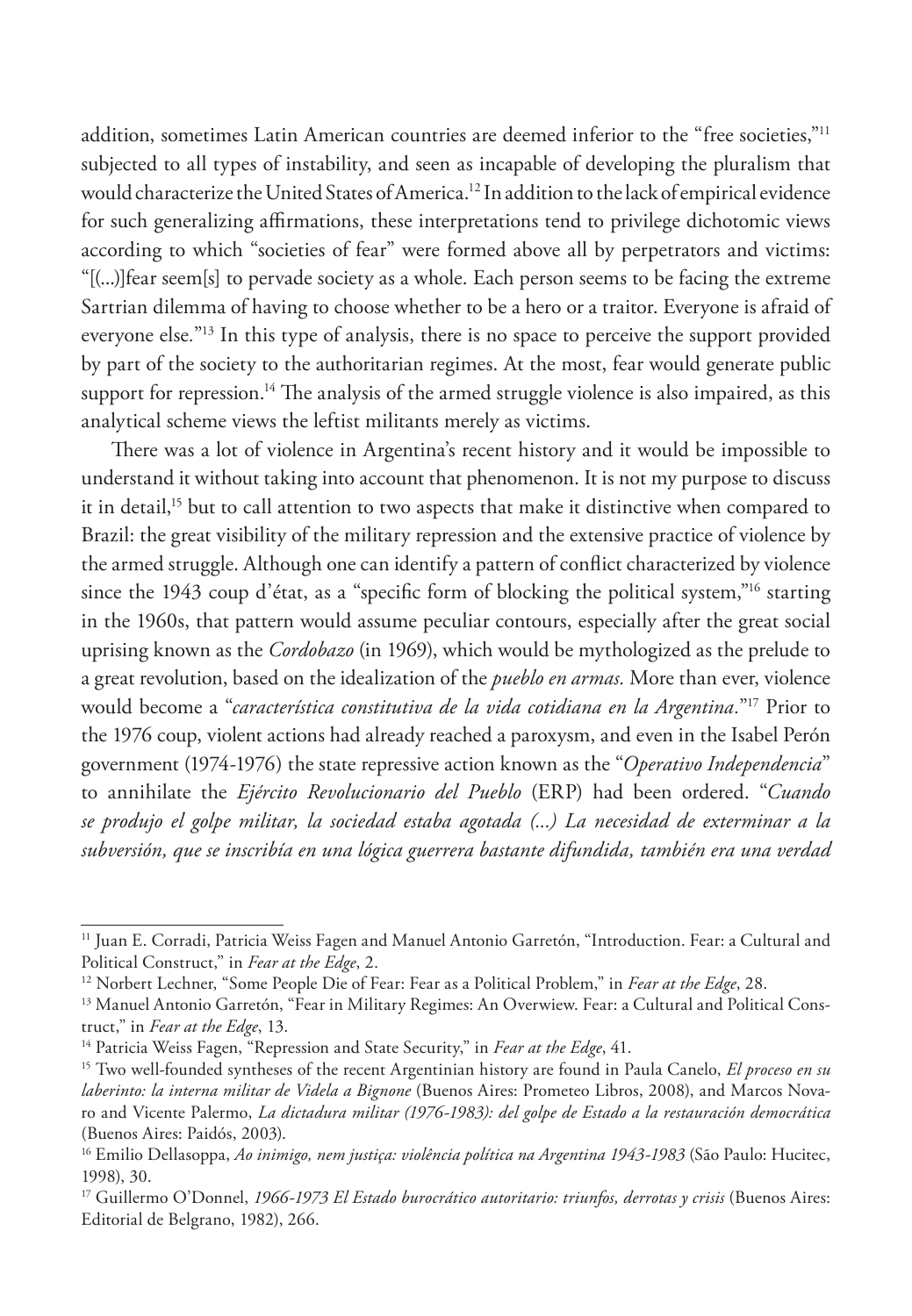*admitida en amplios sectores de la sociedad.*"18 Just like in Brazil, there was a feedback between the armed actions by the Left and the military repression: "*la violencia se justificaba si era de los amigos o aliados, y se escarnecía si era de los enemigos o de los adversarios.*"19 However, unlike Brazil, armed struggle was very intense in Argentina, just as military repression was quite visible. After the *Cordobazo*, violent attacks, many of which resulted in deaths, became part of everyday life: the assassination of general Pedro Eugenio Aramburu in 1970, robberies of arms, occupations of media vehicles, attacks against military garrisons, kidnappings of businesspeople, assassinations of military officers, and so on.<sup>20</sup> The ERP defended the revolutionary violence and sought popular support through its periodical *Estrella Roja*, which had a column in 1972 entitled "*Crónica de la guerra*" with news of the armed actions.<sup>21</sup> Mário Firmenich, the head of the guerrilla organization *Montoneros*, described in detail the execution of Aramburu in 1974.<sup>22</sup> Viewing itself as an army battling another army, the guerrilla inspired fear, even among its adherents, many of whom remained active despite the obvious superiority of the repressive forces because they dreaded execution, as the death penalty was imposed by the armed organizations on their deserters.<sup>23</sup>

The Argentinian military repression did not try to hide itself. Even before he assumed power, still as general commander of the Army in the government of Isabel Perón, General Jorge Rafael Videla publicly ensured that Argentina would be pacified, albeit at the cost of many deaths.24 In 1976, Colonel C. A. Castagno said that the victory against subversion depended on the support to the Army: "*los delincuentes (subversivos) no pueden vivir con nosotros.*"25 The head of *Operativo Independencia,* general Acdel Vilas, said the population, out of naivety or indifference, could not be complicit with the subversion.<sup>26</sup> There were many aggressive manifestations by Argentinian military who not only publicly expressed their barbaric positions, but also seemed to have wanted to give them broad visibility. Gendarmería commander Agustín Feced declared to the newspaper *La Prensa* that there was no more

<sup>18</sup> Pilar Calveiro, *Poder y desaparición: los campos de concentración en Argentina* (Buenos Aires: Colihue, 2008), 153.

<sup>19</sup> Carlos A. Floria and César A. Garcia Belsunce, "La cultura de la violencia," in *Historia política de la Argentina contemporánea 1880-1983* (Madrid: Alianza Editorial, 1988), 208.

<sup>20</sup> On those episodes, consult, among others, Oscar Anzorena, *Tiempo de violencia y utopia, 1966-1976* (Buenos Aires: Contrapunto, 1988), Richard Gillespie, *Soldier of Perón. Argentina's Montoneros* (Buenos Aires: Fundación Arturo Illia, 1988), Andrew Graham-Yool, *De Perón a Videla* (Buenos Aires: Legasa, 1989), and Alejandro Lanusse, *Mi testimonio* (Buenos Aires: Lasserre, 1977).

<sup>21</sup> I thank Maria Paula Araujo for kindly providing her text "Memória e debate sobre a luta armada no Brasil e Argentina" for consultation. Her text will soon be published in the collected works "História e memória das ditaduras do século XX*"* by Editora FGV, Rio de Janeiro.

<sup>22 &</sup>quot;Mario Firmenich y Norma Arrostito cuentan como murió Aramburu," *La Causa Peronista*, 3 de setiembre de 1974, Año 1, n. 9, 25-30.

<sup>23</sup> Pillar Calveiro, *Poder y desaparición*, 20.

<sup>24</sup> XI Conference of Armies, Montevideo, Oct. 23, 1975. *Clarín*, Buenos Aires, 24 Oct. 1975.

<sup>25</sup> *La Nación*, Buenos Aires, 22 Jan. 1976.

<sup>26</sup> *La Opinión*, Buenos Aires, 25 Nov. 1976.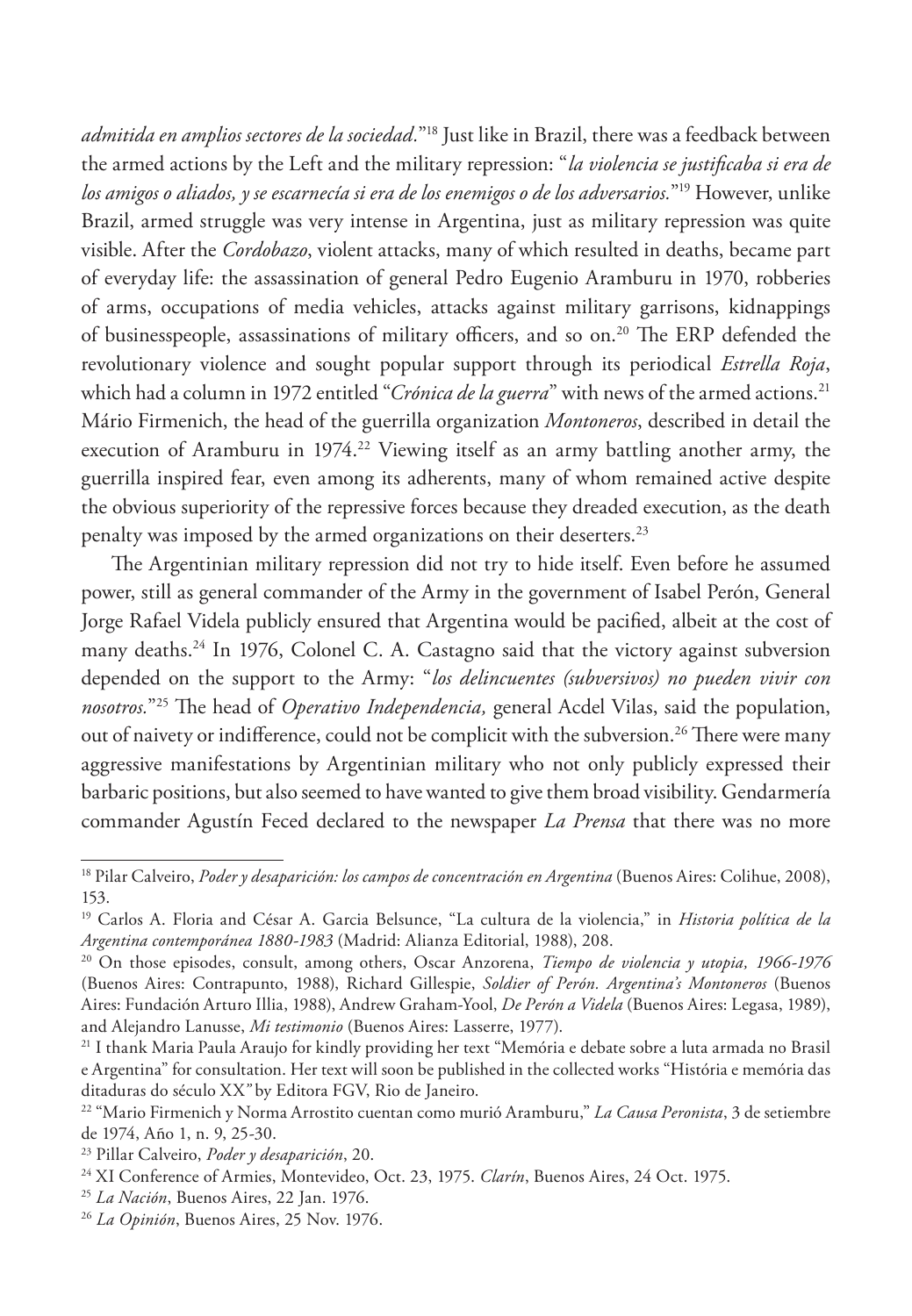room for dialogue, as the defeat and annihilation of the armed struggle would be achieved with arms.<sup>27</sup> Rather than hiding the repression—as was done in Brazil—the Argentinian military seemed convinced that they would get society to support the repression. For the military, all society was aware of what was happening: "*no hay ignorantes, hay cómplices, suicidas, especuladores políticos o traidores a la causa del mundo libre*"—said the Buenos Aires province governor general Ibérico Saint Jean in 1978.<sup>28</sup> In the case of Argentina, there is no exaggeration in saying that the military repression went beyond the limits of a simple "cleanup operation," promoting an atmosphere of terror and fear: "*Ametrallamientos constantes, patrullas lentamente recorriendo las calles a toda hora, cadáveres en los baldíos* [(...)] *Nadie quería escuchar pero era imposible apartarse de ese clima*."29 Systematic disappearances and clandestine detention and execution centers—true concentration and extermination camps—completed this terrible scenario:

*Gran parte de la sociedad quedó inmóvil, expectante, entendiendo a medias de qué se trataba pero sin atinar a reaccionar, aterrada. Si había algo que no se podía aducir en ese momento era el desconocimiento. Los coches sin placas de identificación, con sirenas y hombres que hacían ostentación de armas recorrían todas las ciudades (...) Casi todos los sobrevivientes relatan haber sido secuestrados en presencia de testigos. Decenas de cadáveres mutilados de personas no reconocidas eran arrojados a las calles (...) nadie podía aducir desconocimiento (...) había colas de familiares de desaparecidos frente al ministro del Interior (...) Prácticamente todos los políticos del país no sólo conocían la existencia de campos de concentración sino incluso las dependencias en las que funcionaban algunos de ellos (...)*<sup>30</sup>

During the military regime in Brazil, there was no such dynamic intensely marked by violence. The Brazilian military were not confronted by an active and violent leftist "subversion" when they staged the 1964 coup; there was only the risk of expanding popular achievements, such as the agrarian reform defended by deposed president João Goulart.<sup>31</sup> Also, there was no history of violence prior to the coup. Armed actions by guerrilla organizations were few and were soon controlled by repression. The repression in Brazil used efficient and brutal mechanisms after 1968 through the decree known as "Institutional Act No. 5" which not only launched a "cleanup operation," but also established complex systems to control society through censorship, espionage, political propaganda, and the fight

<sup>27</sup> *La Prensa*, Buenos Aires, 16 Aug. 1977.

<sup>28</sup> *La Opinión*, Buenos Aires, 29 May 1978.

<sup>29</sup> Julio E. Nosiglia, *Botín de Guerra* (Buenos Aires: Abuelas de Plaza de Mayo, 2007), 163.

<sup>30</sup> Pillar Calveiro, *Poder y desaparición*, 149-151.

<sup>31</sup> For an overall picture of Brazil's recent history, consult Thomas Skidmore, *The Politics of Military Rule in Brazil, 1964-1985* (New York: Oxford University Press, 1988), and the four volumes by Elio Gaspari, *A ditadura envergonhada*, *A ditadura escancarada*, *A ditadura encurralada,* and *A ditadura derrotada* (Rio de Janeiro: Companhia das Letras, 2002-2003).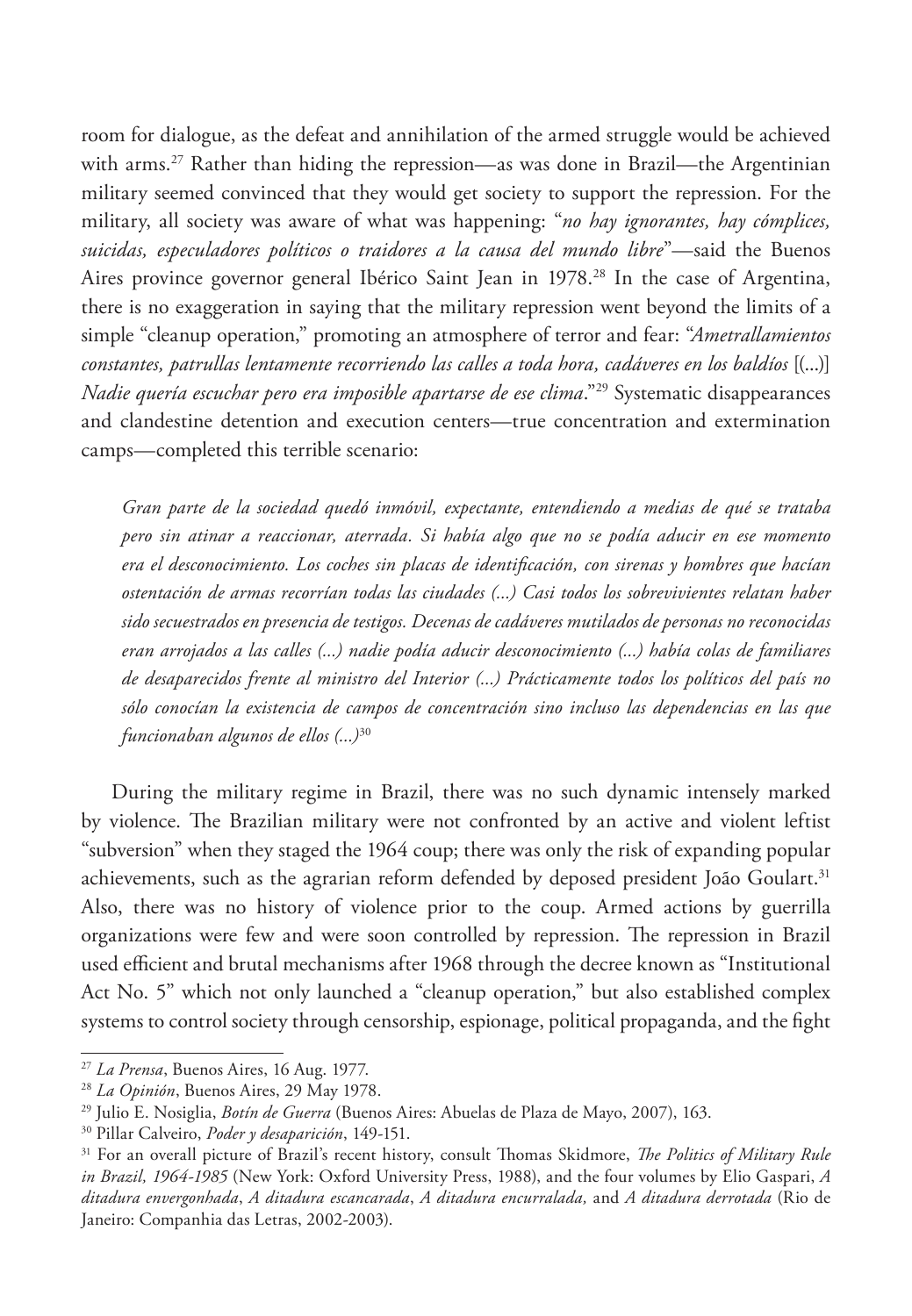against alleged corrupt people. Some of these "systems"—such as the censorship of public entertainment and espionage—were not clandestine and were supported by preexisting legal structures.<sup>32</sup> The Brazilian military tried in every way to hide the repression and, when confronted with evidence of torture, they affirmed it was an excess, deviations by a few. Thus, Brazil's military regime, viewing society as unprepared and subjected to the action of "demagogic politicians," was above all marked by those forms of social control such as censorship, propaganda, and other related initiatives. Out of 80 prohibitions determined by the censors in the 1971-1972 period, 39 were directly concerned with confrontations between the repressive forces and left-wing militants.<sup>33</sup> The political propaganda machine of the Brazilian military regime broadcast elaborate films on television dealing with national "grandeur" and the supposedly optimistic character of Brazilians. Some of them were great hits with the public.<sup>34</sup>

The main difference in the Brazilian case is of scale: the modest dimension of the armed struggle and the smaller number of deaths by the repression. However, it is not this macabre accounting that shows the inadequacy of using the notion of violence to analyze the Brazilian dictatorship. It is a matter of perception, of social experience: to a large extent, the censorship hid from society the repression against the armed struggle, seeking to conceal the violence in an attitude that marks the history of Brazil, deemed "bloodless" exactly by those propagandists of the two authoritarian regimes that devastated the country in the 20<sup>th</sup> century, the "Estado Novo" (1937-1945) and the military regime.<sup>35</sup>

Despite these differences—which do not signal merely an academic correction of a comparative nature—diverse circumstances led to the creation in Brazil of a prevailing memory of the dictatorship that chose as an emblematic event the confrontation between the left-wing opposition and the repression, attributing to this confrontation a centrality that is far from being supported by empirical evidence. This began under the military regime in the period known as "political opening," the long transitional process controlled by the military that was initiated in the government of General Ernesto Geisel (1974-1979). With the toning down of censorship, former armed struggle militants were able to publish their memoirs, not surprisingly portraying the issue of violence as a privileged topic and viewing themselves in a romanticized perspective.<sup>36</sup> Photographic records of the 1968 student protests against

<sup>32</sup> Carlos Fico, *Como eles agiam: os subterrâneos da ditadura militar — espionagem e polícia política* (Rio de Janeiro: Record, 2001).

<sup>33</sup> "Divisão de Segurança e Informações do Ministério da Justiça" Fund, Arquivo Nacional, Series "Movimentos Contestatórios à Ordem Política e Social", Censorship Report, file n. 50756, box 592/05132, pages 6-24.

<sup>34</sup> Carlos Fico, *Reinventando o otimismo: ditadura, propaganda e imaginário social no Brasil* (Rio de Janeiro: FGV, 1997).

<sup>35</sup> On the "Estado Novo", see Lucia Lippi Oliveira, Mônica Pimenta Velloso and Angela Maria de Castro Gomes, eds., *Estado Novo: ideologia e poder* (Rio de Janeiro: Zahar, 1982), and Dulce Pandolfi, ed., *Repensando o Estado Novo* (Rio de Janeiro: FGV, 1999).

<sup>36</sup> See, among others, Fernando Gabeira, *O que é isso, companheiro?* (Rio de Janeiro: Codecri, 1979), and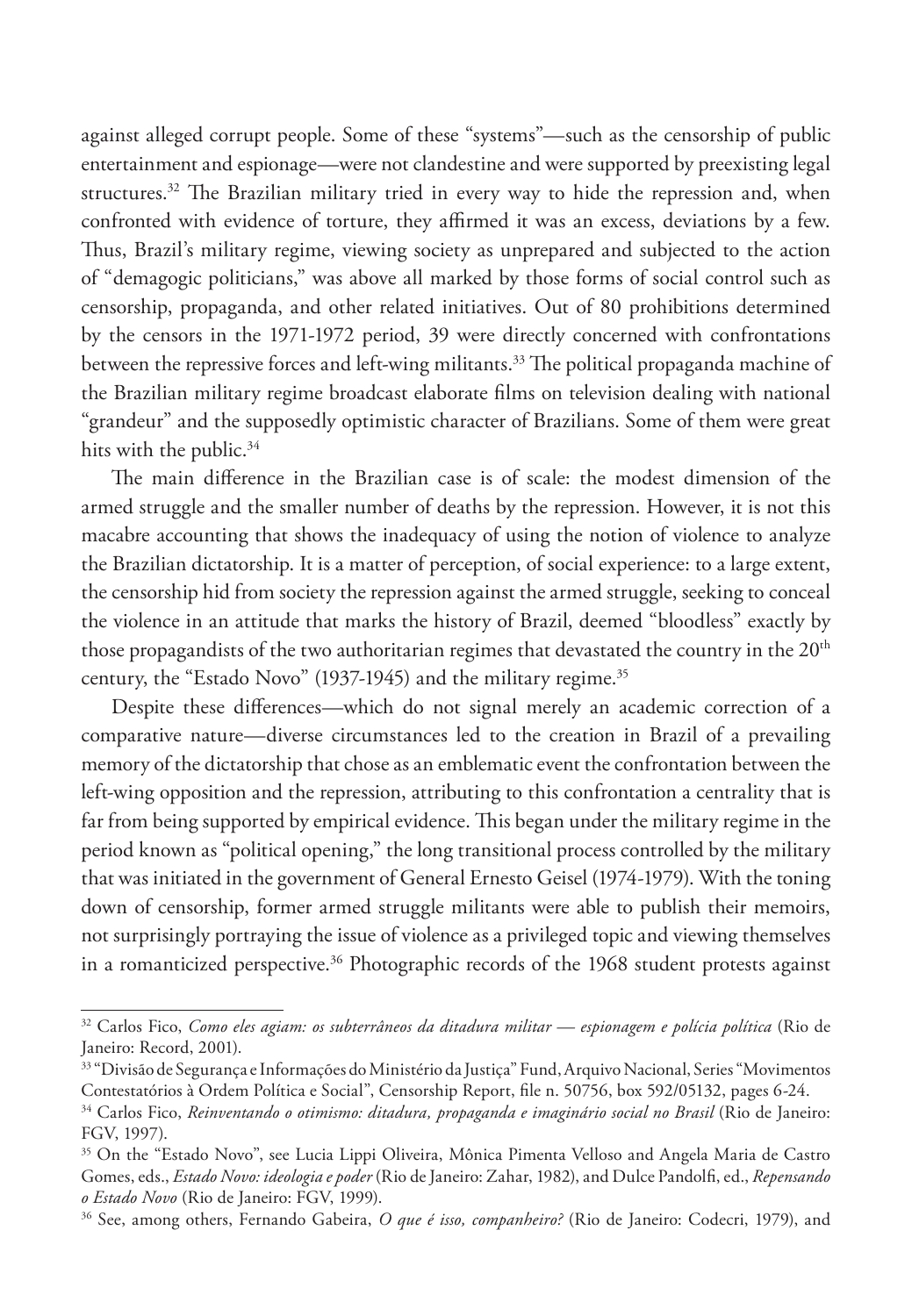the dictatorship became iconic, and virtually all events that mark the history of that period nowadays exhibit them.

In the 1979 Amnesty law, the crystallization of a binary interpretation of the Brazilian military dictatorship had a singular moment, elevating the issue of violence to an analytical key and choosing as protagonists the repression, the armed struggle, and the other protests by the Left. Signed by the last general-president João Figueiredo, the law was preceded by a popular campaign initiated in 1975 that began with complaints lodged by wives and mothers of political exiles.37 The campaign had a hopeful tone and spread throughout Brazil under the motto "*anistia ampla, geral e irrestrita*" (broad, general, and unrestricted amnesty). However the military government viewed the issue from another perspective: in the context of the political opening, the amnesty should exempt the military of any responsibility regarding the repression and should allow the return of political leaders who would create new parties in Brazil, thus weakening the then only opposition party, the "Movimento Democrático Brasileiro" (MDB).<sup>38</sup> The draft legislative proposal was sent to the National Congress in 1979, and parliamentary negotiations resulted in a kind of pact, where amnesty to political exiles would be granted in exchange for pardon for all crimes committed by the repression. The parliamentarians consolidated the image of the former leftist militant as a heroic and romantic youth during those negotiations, attempting not to aggravate the violence of the armed struggle.<sup>39</sup>

Five years later, still in the context of the very long democratic transition in Brazil, society was galvanized by the huge popular campaign in favor of direct elections for the president of the Republic. The slogan *Diretas, Já!* ("Direct Elections, Now!") ended up giving the name to the movement. It tried to confront Geisel's project for a "slow, gradual, and safe opening" which, in addition to other preliminary stages, such as the reduction of censorship in 1975, the revocation of Institutional Act No. 5 in 1978, and the amnesty in 1979, presupposed indirect election in 1984 of the first civilian president, through an electoral college whose majority was made up of parliamentarians who supported the regime. Crowds gathered in several Brazilian cities making the campaign rallies events that could not be ignored even by the main television network that supported the regime. The atmosphere was festive, but there was also a strong political component. Popular celebrities such as singers and actors animated the audiences, but the crowds were also moved by opposition leaders, closely

Alfredo Sirkis, *Os carbonários: memórias da guerrilha perdida* (São Paulo: Global, 1980).

<sup>37</sup> Heloisa Amélia Greco, "Dimensões fundacionais da luta pela anistia," PhD diss., Universidade Federal de Minas Gerais, 2003, and Fabíola Brigante Del Porto, "A luta pela anistia no regime militar brasileiro*:* a constituição da sociedade civil no país e a construção da cidadania," PhD diss., Universidade Estadual de Campinas, 2002.

<sup>&</sup>lt;sup>38</sup> The military regime allowed the political parties to function during most of the period, although it imposed a series of restrictive measures to their action.

<sup>39</sup> Carlos Fico, "A negociação parlamentar da anistia de 1979 e o chamado 'perdão aos torturadores'," *Revista Anistia Política e Justiça de Transição*, n. 4 (Jul-Dec. 2010): 318-332.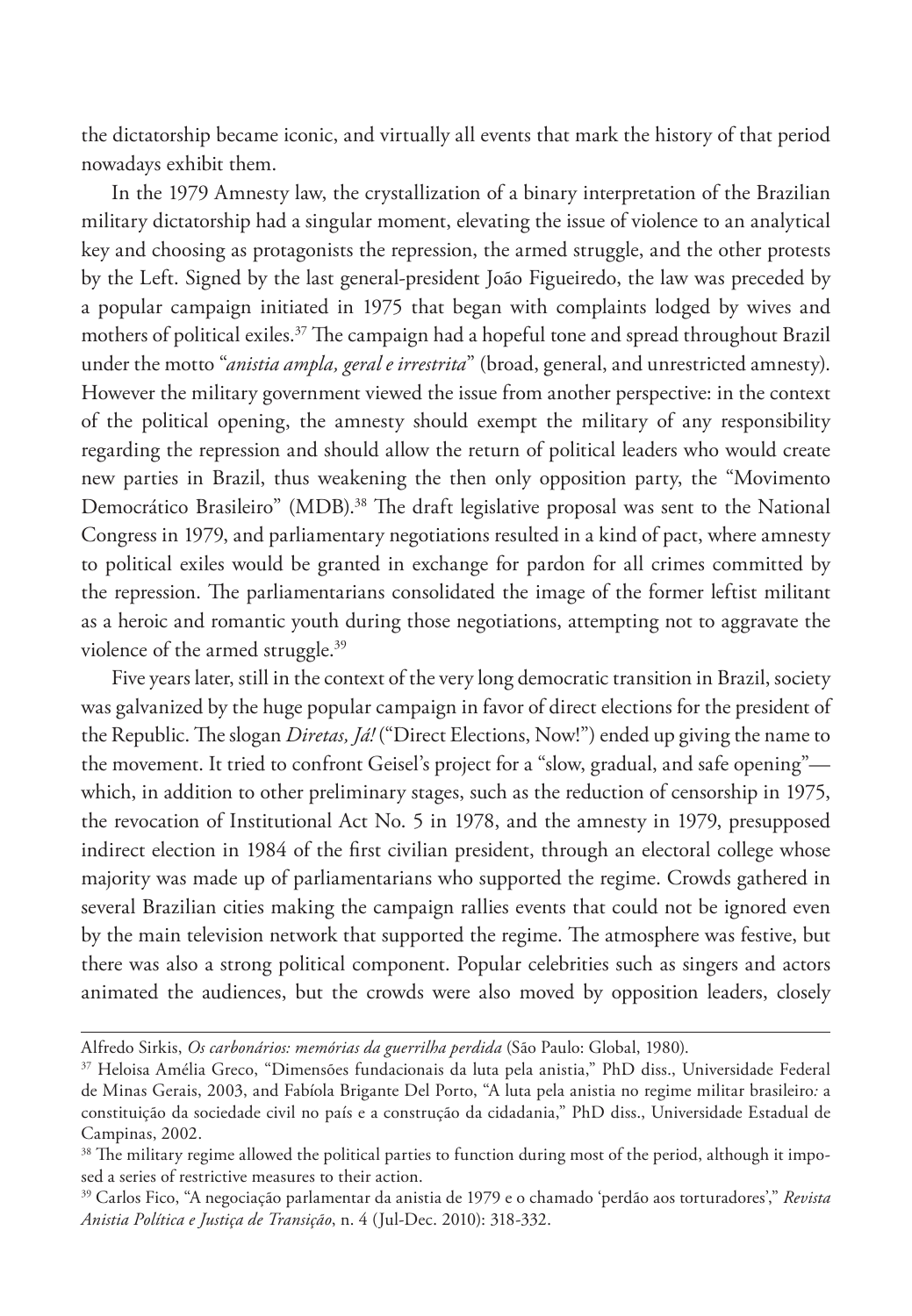following speeches by governors, parliamentarians, and trade union leaders. In order to have direct elections, the National Congress had to pass a constitutional amendment, but it was impossible to pass this amendment without the support of pro-government parliamentarians. The campaign for direct elections awoke generous feelings of hope among Brazilians and many people believed in its success. Once the defeat was confirmed as Congress failed to pass the ammendment, television programs showed people crying throughout Brazil, just like when the national soccer team is defeated in the World Cup. As planned by the military, the president was elected indirectly, through negotiations that enshrined conciliation among political elites.40

After the end of the military regime, again unlike Argentina, Brazil experienced a period of silence during which no one talked about the dictatorship. War and the trial of heads of state are among the most spectacular phenomena of political history: Argentina has marked its break with the dictatorship through the Malvinas/Falklands War (England's victory in 1982 accelerated the end of the regime) and the trial of the three military juntas in 1985. It was different in Brazil. As a kind of counterfeit of a rupture that never occurred and with the impunity of the military, the political elite and the mass media promoted the existence of a *Nova República* (New Republic) starting in 1985. This "New Republic" appropriated and gave new meanings to the symbols of the campaign for direct elections (green and yellow, the colors of the national flag, had been widely used in that campaign). It fed on the emotionalism resulting from the unexpected death of Tancredo Neves. The civilian president, elected by the electoral college, could not take office in that year.<sup>41</sup> The country entered a kind of latency, but the absence of a real rupture and the beginning of a suspended phase did not lead to overcoming the past. Referring to World War II, Hans Ulrich Gumbrecht stated: "something about that past and about how it became part of our present does not come to rest, and any approach to a solution would have to start by pinpointing what that 'something' might be."42 Ten years had gone by when the first redressing measures were taken by the Brazilian government in 1995, through a commission that recognized the *desaparecidos* as dead people. Other measures would follow, such as the creation of an intergovernmental commission responsible for granting compensation to the military regime victims in 2001 and, more recently, the installation of the National Truth Commission in 2012, in charge of identifying human rights violations in the period—but without power to impose any punishment.

<sup>40</sup> Ricardo Kotscho, *Explode um novo Brasil: diário da Campanha das Diretas* (São Paulo: Brasiliense, 1984).

<sup>41</sup> Douglas Attila Marcelino, "O corpo da Nova República: funerais de presidentes e memória de Tancredo Neves," PhD diss., Universidade Federal do Rio de Janeiro, 2011.

<sup>42</sup> Hans U. Gumbrecht, "After 1945: Latency as Origin of the Present". The manuscript was kindly provided by the author for consultation. Forthcoming from Stanford University Press in 2013.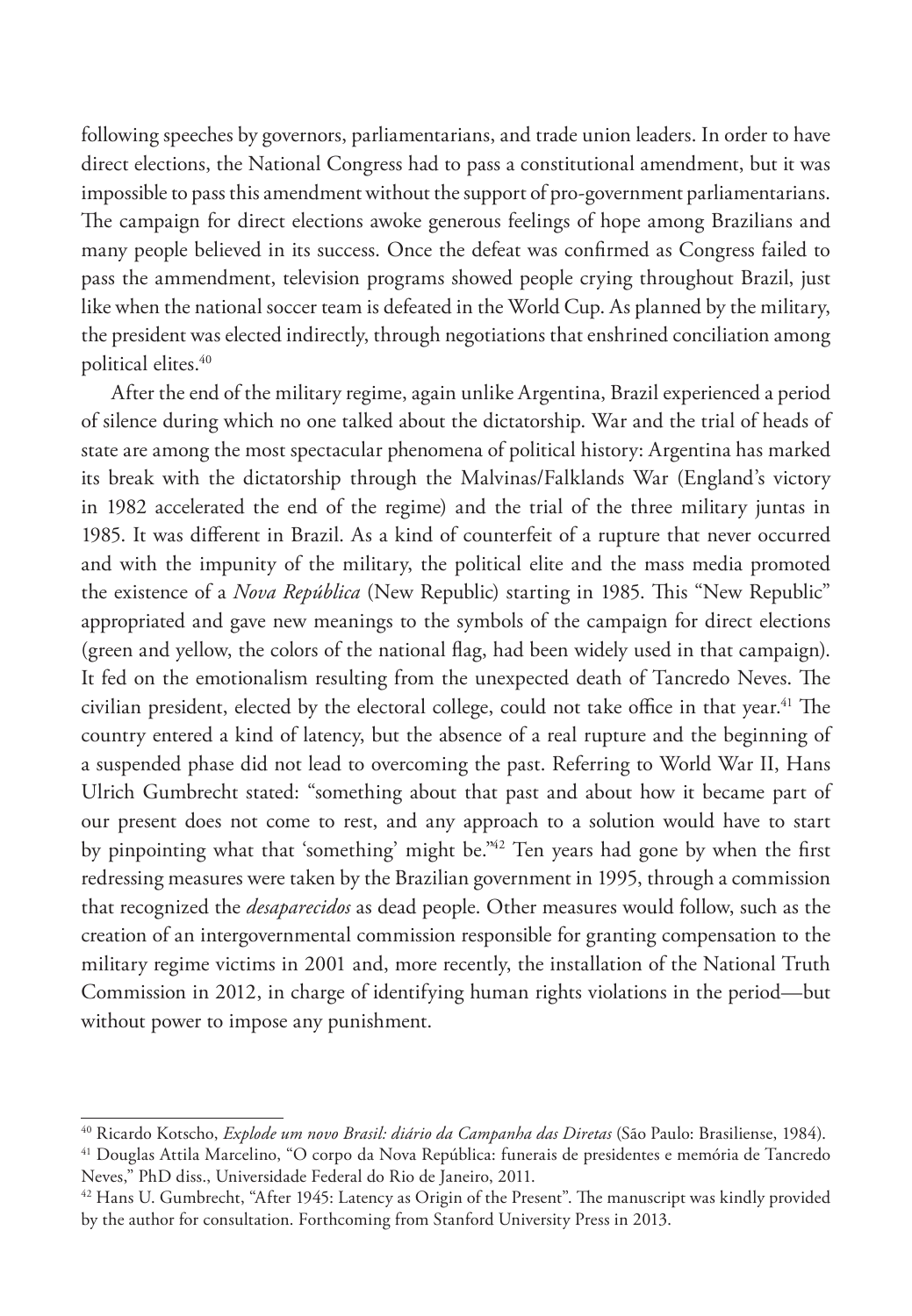It was in this context of measures of the so-called "transitional justice" in Brazil that comparisons with Argentina, mainly from human rights activists, were drawn.<sup>43</sup> If the military had been tried in Argentina, why could they not be punished in Brazil? In 2008, Brazil's bar association requested the Supreme Federal Court (STF) to exclude the pardon to the military from the 1979 Amnesty Law. When this petition was finally judged in 2010, the STF maintained the prevailing interpretation according to which the crimes committed by the repressive forces were also covered by the amnesty. This rekindled the criticisms of the Brazilian transition and, soon afterwards, the creation of the National Truth Commission without power to punish also led to comparisons with Argentina, always taking into account the issue of the trial of the military.

The trauma of the brutal violence of the military regime marked the Argentinian transition. In the case of Brazil, the fundamental characteristics of the transition were the impunity and the frustration caused by the lack of trials to punish the military and the absence of a break with the past. This made the transition inconclusive, so to speak, a result of conciliation among political elites. It was this component of frustration—the amnesty that pardoned the military repressors, the failed campaign for direct elections, in sum, the awareness that the military had conducted the transition exactly as they wanted—that, in some way, stimulated timid initiatives of transitional justice in Brazil after the arrival of governments presided by persons who had fought against the dictatorship: Fernando Henrique Cardoso, Luiz Inácio Lula da Silva, and Dilma Rousseff. Brazilian society does not show any great interest in this issue, which is monitored mostly by human rights activists, thus reinforcing the confrontation between military repression and left-wing opposition (whether armed or not) as the emblematic event of the Brazilian military regime. As a consequence, the history of "common people" is practically ignored.<sup>44</sup>

Historical research on these themes faces very delicate issues. When we deny the centrality of violence during the Brazilian military dictatorship, we seem to give the impression that we are minimizing the suffering of those who were tortured and killed. The same happens with the uncomfortable perception that not even the largest mass demonstration that ever occurred in Brazil, the "Diretas, Já!," was able to alter, albeit minimally, the transition project conducted by the military. If the armed resistance was used by the military to justify staying in power and waging the repression, was the democratic resistance ineffective? How should the historian approach these delicate issues, these tabooed themes, without seeming

<sup>43</sup> In 2012, the movement *Levante Popular da Juventude* (Popular Youth Uprising) promoted in Brazil the "esculachos," inspired by the Argentinian *escraches,* where protesters publicly shamed alleged agents of repression with chants and graffiti on their current residence's wall.

<sup>&</sup>lt;sup>44</sup> Symptomatically, the dossiers in Brazil's national archives concerning repression victims who were not left-wing militants (public servants, for example) are all but unpublished, unlike those related to the armed struggle. See Carlos Fico, "História do tempo presente, eventos traumáticos e documentos sensíveis: o caso brasileiro," *Varia Historia*, v. 28, n. 47 (Jan.-Jul. 2012): 43-59.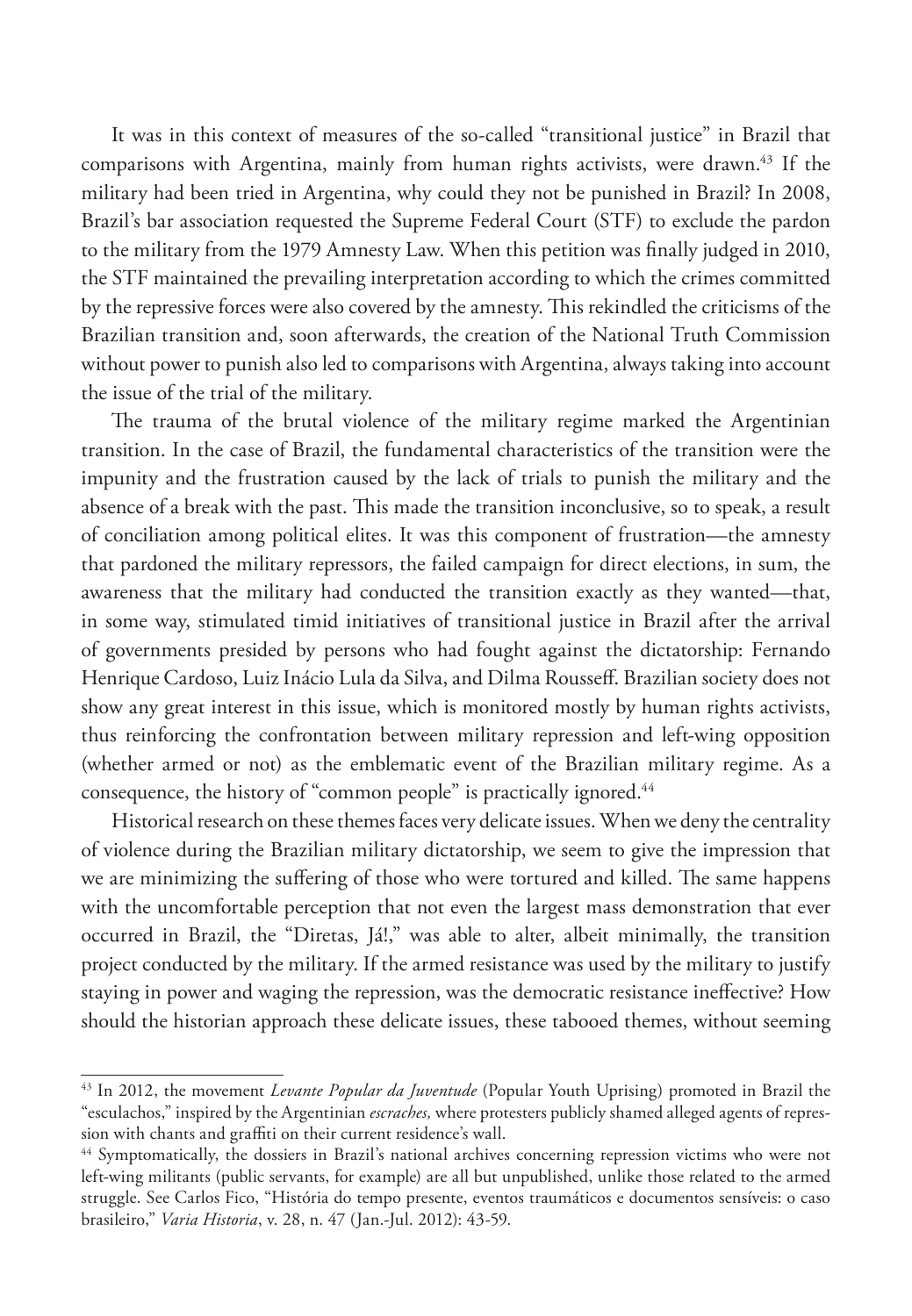to be moved by a reactionary and objectivist inclination, concerned merely with small adjustments, insignificant issues that ultimately would offend the memory of those who suffered?

These difficulties impose on us the duty to adequately situate the role of the historian and the scope of historic knowledge, which are often overestimated. Presupposing understandings that have long been abandoned in the academic field, as those of the so-called "positivists,"45 some criticize alleged intentions of historiographic monopoly or the incapacity of history to coexist with other interpretations of the past.<sup>46</sup> Similarly, it is not unusual to attribute very hard or unattainable tasks of a redressing nature to history, as if we could avenge past evils.<sup>47</sup> We expect history to abandon alleged arrogant pretensions, but at the same time, to compensate for the errors of the past. Well, its mission is more modest. Dealing with a traumatic past creates evident expectations of overcoming it, of finding a "solution," a hope that if not totally in vain, cannot be concretized solely through historical knowledge. Here we note the complex relation between history and memory, so often discussed—but never settled. The fact is that history is not necessarily capable of working through trauma, as perhaps memory is. For Beatriz Sarlo, the "*modalidades no académicas de escritura*" could "*responder plenamente las preguntas sobre el pasado. Aseguran un sentido, y por eso pueden ofrecer consuelo o sostener la acción.*" 48

The demands posed to history seem to assume that in fact the discipline has the five attributes assigned by Cicero when he discussed the orator.<sup>49</sup> He tried to convince his interlocutor that there was nothing more important than a well-rounded orator capable of approaching any subject with elegance and propriety: no one else would be warmer in exhorting virtue, vehement in condemning vice, severe in reprehending corruption, elegant in exalting the virtuous, successful in comforting the afflicted. Referring to history, he said: "with what voice, unless the voice of the orator, can it be passed on into deathlessness?" It's commonly held that historians are this all-powerful orator who Cicero praised, and the subject matter of our discourses—history—is almost sacred, because of "the light of truth": what else could it be if not the refulgence of time past itself that we would transubstantiate into reality in front of the audience?

<sup>45</sup> Márcio Seligmann-Silva, "Direito pós-fáustico: por um novo tribunal como espaço de rememoração e elaboração dos traumas sociais", in Carlos Fico, Maria Paula Araujo and Monica Grin (Eds.), *Violência na história: memória, trauma e reparação* (Rio de Janeiro: Ponteio, 2012), 107.

<sup>&</sup>lt;sup>46</sup> Marina Franco and Florência Levín, "El passado cercano en clave historiográfica," in Marina Franco and Florência Levín, comps., *Historia reciente: perspectivas y desafíos para un campo en construcción* (Buenos Aires: Paidós, 2007), 62.

<sup>47</sup> Roberto Pittaluga, "Miradas sobre el pasado reciente argentino: las escrituras en torno a la militancia setentista (1983-2005)," in *Historia reciente,* 148.

<sup>48</sup> Beatriz Sarlo, *Tiempo pasado,* 16.

<sup>49</sup> De Oratore, livro II, cap. 9, 36. "*Historia vero testis temporum, lux veritatis, vita memoriae, magistra vitae, nuntia vetustatis, qua voce alia, nisi oratoris, immortalitati commendatur?*"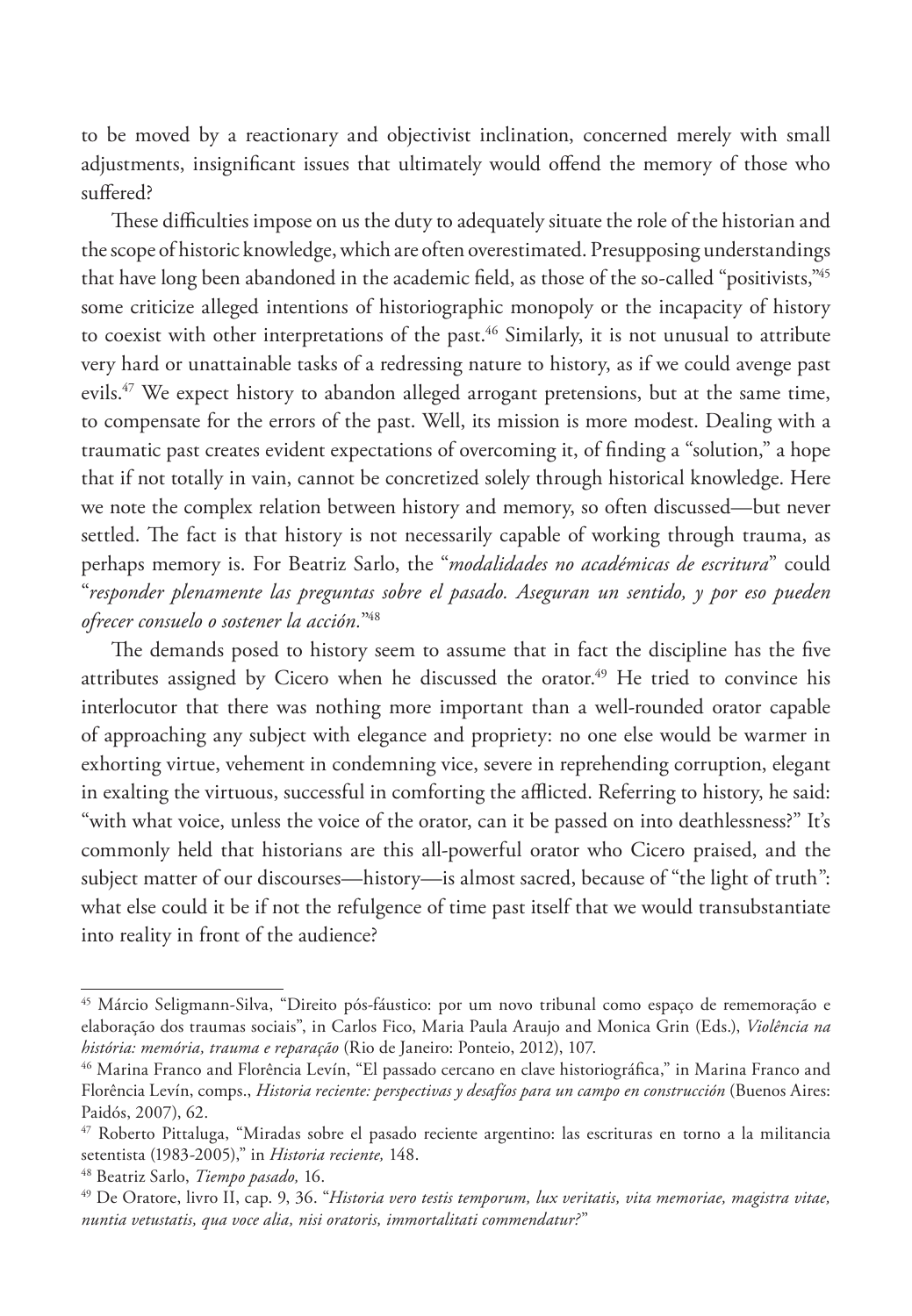There is some correlation between the difficulty of approaching what I am dubbing "delicate issues" or "tabooed themes" and the supposedly unspeakable character of traumatic events—according to the literature that discussed the issue of the Holocaust in the last third of the 20<sup>th</sup> century.<sup>50</sup> This correspondence is evident in the testimonies by victims of repression in Brazil and Argentina. However, we can extend this correlation to other themes, whose approach is difficult given their political nature and/or temporal proximity. In studies of recent subjects we quite often note a gradual approximation towards delicate issues which, over time, can be dealt with in a critical manner, as it happens with collaborationism during the World War II. This indicates the need for distancing. This need does not refer only to the historian and the testimonies on the agenda. It also affects the public to which the historical narrative is addressed—which situates the problem in the political, ethical, and moral field of the tabooed or indecorous themes. The capacity of the reading audience to interact with this or that subject shifts over time, as highlighted by Mark Salber Phillips.<sup>51</sup> For example, both in Brazil and Argentina, the criticism of the armed struggle was always a delicate issue. To discuss this subject while militants were being assassinated would have been somehow outlandish. According to Beatriz Sarlo, "*la crítica de la lucha armada (...) parecía trágicamente paradójica cuando los militantes eran asesinados.*"52 It was also impossible to criticize the armed struggle in Brazil when, under the dictatorship, the amnesty was being discussed.

For the historian dealing with contemporary history, addressing such traumatic testimonies or delicate themes is not just a methodological issue: who among us has not experienced being confronted in public talks and debates with narratives from memory always offered with an "*autenticidad de la que estamos acostumbrados a desconfiar radicalmente*"?53 Before she became the first woman president of Brazil, the then minister of the Lula government (2003-2011), Dilma Rousseff—who had been a militant in the armed struggle during the military regime—intelligently used the sacredness of the victim's testimony before a 2008 Senate Committee public hearing. One opposition senator disdainfully questioned the sincerity of her testimony, recalling that in the past when jailed by the dictatorship Dilma had lied to her torturers, giving them false leads. Visibly moved, she answered: "(...) I was savagely tortured, Senator. Anyone who dares to tell the truth to interrogators compromises the lives of his or her equals, delivers people to be killed. I'm proud of having lied, Senator. Because lying under torture is not easy (...) to bear torture is extremely difficult because we are all very fragile, and the temptation to tell the truth is very big. The pain is unbearable.

<sup>50</sup> See, among many other works, Saul Friedlander, ed., *Probing the Limits of Representation: Nazism and the "Final Solution"* (Cambridge: Harvard University Press, 1992).

<sup>51</sup> Mark S. Phillips, "Relocating Inwardness: Historical Distance and the Transition from Enlightenment to Romantic Historiography", *PMLA*, v. 118, n. 3 (May, 2003): 442-443.

<sup>52</sup> Beatriz Sarlo, *Tiempo pasado*, 23.

<sup>53</sup> Beatriz Sarlo, *Tiempo pasado*, 93.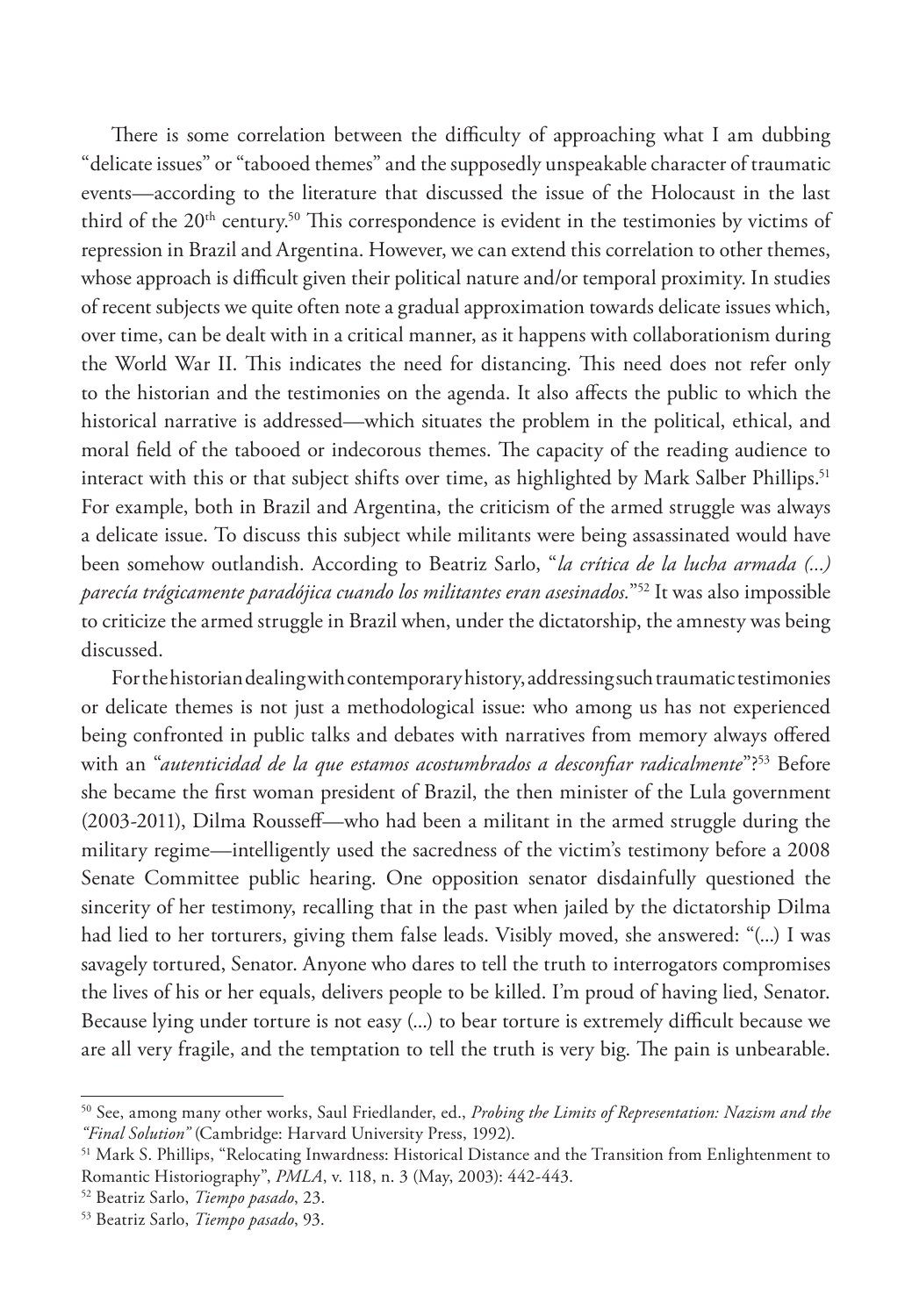I'm proud to have lied because I saved comrades." Everything else that was being questioned was pushed into the background. The following day, the newspapers headlined the victory of the minister over her opponent.54

It is even more difficult to approach the activities of the perpetrators, who, understandably, are almost always demonized when viewed solely from the perspective of the victims,<sup>55</sup> but who emerge disconcertingly humanized when seen through documents of that time.<sup>56</sup> Dominick LaCapra argues for the need to differentiate the analytical treatment of victims and perpetrators, but he admits that the latter can also generate traumatic testimonies, although we should counteract analogies.<sup>57</sup> Moreover, the extent to which these debates often consider testimonies as an exclusive source of traumatic events is notable. However, the differentiated heuristic status given to oral testimonies of people directly involved in traumatic episodes and to vestiges of other natures is obvious. Curiously, sometimes it seems to be necessary to call attention to documents of another type, such as the newspapers of that time, as if it were necessary to "seek permission" to research them.<sup>58</sup> In any case, there is a difference between the perception that torturers are common people and conciliatory or spiritually edifying descriptions. Christopher Robert Browning calls our attention to the fact that understanding the perpetrators' past has nothing to do with pardoning them. He felt the need to enunciate what should have been obvious: "individual human beings killed other human beings*.*"59 These difficulties are expanded when it is not easy to know whether someone was a victim or an agent of the repression, as in the following example.

In 1975, Silvaldo Leung Vieira was a young 22-year old man who had practiced photography since his childhood. In a course for São Paulo civil police photographers, he saw a professional opportunity that would allow him to "solve crimes." Once accepted, he began taking classes in the Universidade de São Paulo on October 8. Seventeen days later, Silvaldo was surprised by a strange directive: he should report to the *Departamento de Ordem Política e Social* (DOPS), the main repressive organ of the military regime in the city. A driver took him there. In one of the DOPS cells was the body of Vladimir Herzog, a journalist and Communist Party member, who had been arrested, tortured, and killed the day before. The repression agents wanted to simulate a suicide and had hung Herzog's body

<sup>54</sup> *Folha de S.Paulo*, São Paulo, 8 May 2008.

<sup>55</sup> An exception was annotated by Pilar Calveiro: "Esto es lo desquiciante, los desaparecedores solían ser hombres comunes y corrientes que también podían ir a misa los domingos". Pilar Calveiro, *Poder y desaparición*, 143.

<sup>56</sup> The classical example is the album "*Auschwitz 21.6.1944*", today at the United States Holocaust Memorial Museum, with photographs of SS officers having a great time in that concentration camp during the summer and fall of 1944, when the gas chambers worked at full steam.

<sup>57</sup> Dominick LaCapra, *Writing History, Writing Trauma* (Baltimore: The Johns Hopkins University Press, 2001), 26 and 41.

<sup>58</sup> Beatriz Sarlo, *Tiempo pasado,* 83.

<sup>59</sup> Christopher R. Browning, "German Memory, Judicial Interrogation, and Historical Reconstruction: Writing Perpetrator History from Postwar Testimony", in *Probing the Limits of Representation*, 27.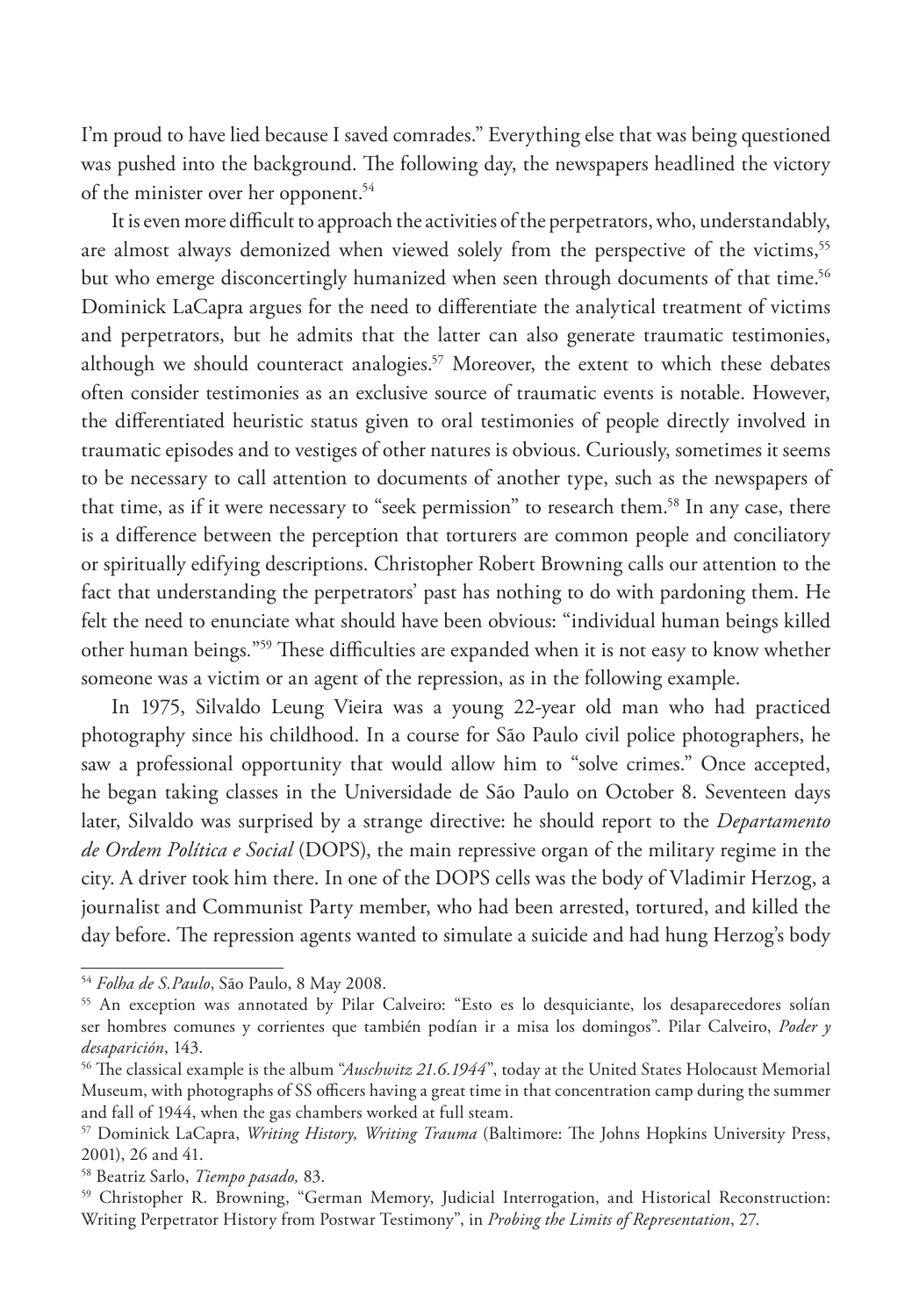by the neck, with a strip of cloth tied to the window bar. Silvaldo's photographic record, contrary to what the repression intended, ended up serving to unveil the suicide farce after technical analyses. Silvaldo continued to be called on to perform such "services" until he had disagreements with his superiors. He ended up fleeing the country and entering the US illegally. Almost forty years later he was located by a reporter from the newspaper *Folha de S.Paulo*. 60 Whether Silvaldo was an agent of repression or a victim of circumstances is very hard to say without going into nuances. Such cases require a careful approach and any affirmation we might make has to be, so to speak, "negotiated" with the reader.

The difficulties of enunciating traumatic events are correlated to those of delicate or tabooed episodes, but here an important issue stands out. As so often mentioned, <sup>61</sup> such difficulties concern above all the victims. The problems usually faced by the historian increase when he or she approaches such events, but they are not related to the problems of the unspeakable. They are of another nature. For example, confronting conflicting testimonies—a procedure that usually enriches any analysis—becomes a risk when we compare accounts from victims and repression agents about the same episode: in the two cases, distortions, silences, or additions have very different reasons or motivations. Also, the usual procedure of microhistory and the history of everyday life, taking into account the day-to-day episodes, may lead to unwanted results when dealing with the figure of the torturer. When seen in his everyday life, a repression agent becomes humanized: the search for understanding should not imply "acceptance." However, we cannot cordon off this subject, ignoring this part of history.

The view of the historian as an all-powerful orator—going back to the analogy I proposed with Cicero's famous phrase—is correlated to the power of the testimony. Not the victim's testimony, but the testimony of the historian himself/herself. We all know that the emphasis on *videre* was present in several Middle Ages authors: we should narrate what we could testify to, as Isidore of Seville said, ensuring that ancient historians wrote only about what they had witnessed.62 This would be the entirely credible historian. However, the proximity to the narrated events—which, after all, indicates the historian's involvement in the fact he or she is writing about—became a reason for suspicion in the wake of the prevailing objectivist wave led by Leopold von Ranke in the  $19<sup>th</sup>$  century. This was the reason for the true interdiction established by Ranke for history of the present.<sup>63</sup> This modality could not be objective because of the risk of the bias resulting from the historian's involvement. Thus,

<sup>60</sup> *Folha de S.Paulo*. 5 Feb. 2012.

<sup>61</sup> See, among others, Dori Laub, "Truth and Testimony: the Process and the Struggle," in Cathy Caruth, ed., *Trauma. Explorations in Memory* (Baltimore: Johns Hopkins University Press, 1995), 61-75.

<sup>62 &</sup>quot;*Apud veteres enim nemo conscribebat historiam, nisi is qui interfuisset, et ea quae conscribenda essent vidisset*." For an accessible version in English: *Isidore of Seville's Etymologies*, trans. Priscilla Throop (Charlotte: MedievalMS, 2005), vol. 1, 1, 41, 1.

<sup>63</sup> Leopold von Ranke, "Burnet's History of His Own Times." in Leopold von Ranke, *A History of England Principally in the Seventeenth Century*, *1859-1869* (New York: AMS Press, 1966), vol. 6, 46.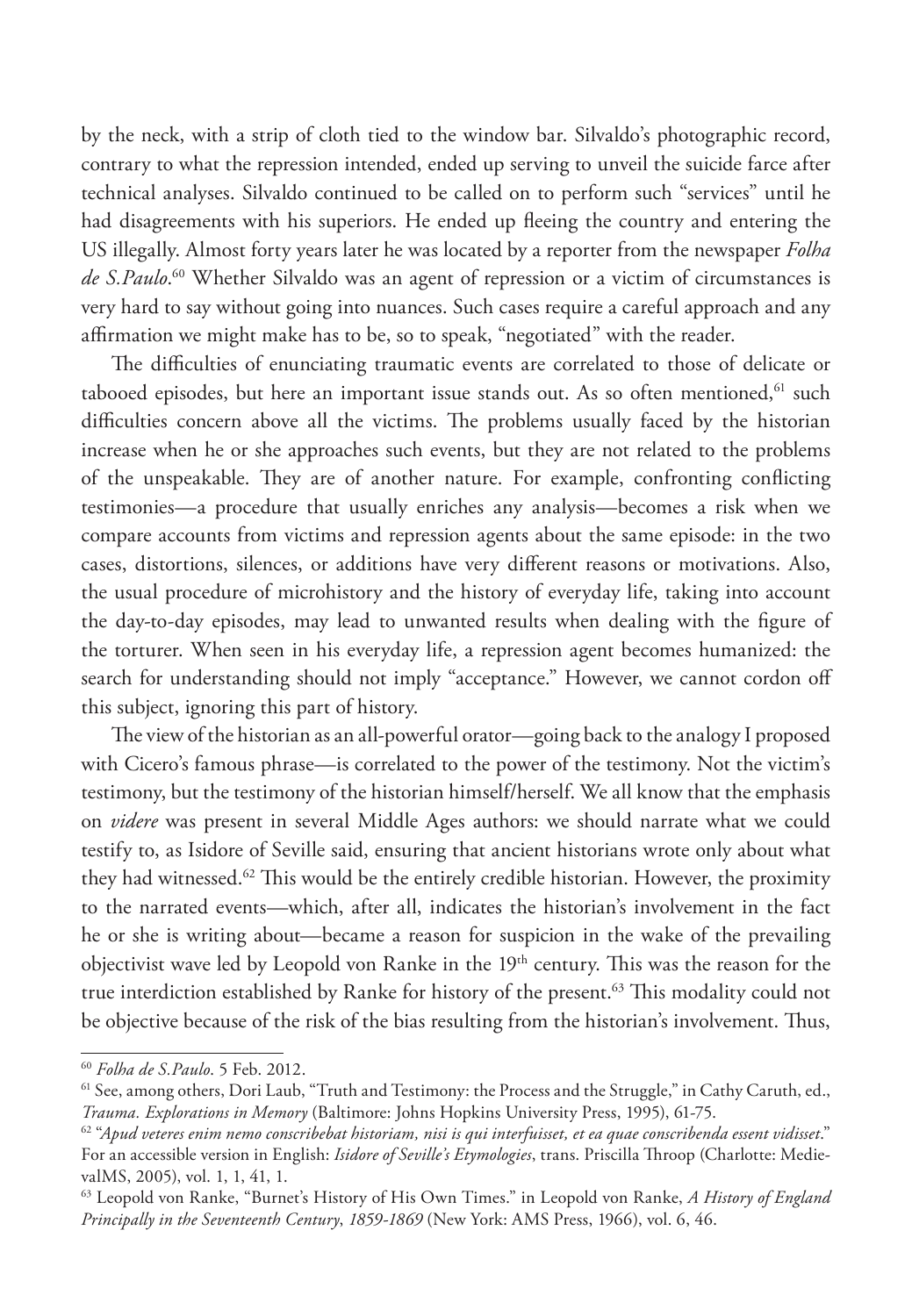what was earlier a guarantee of accuracy resulting from *videre*, has become suspect because of the risk of involvement, of bias. Hence, the notion of the need for a "chronological distance," i.e., the historian could only be objective dealing with facts distant in time, with which he or she had no involvement.

The problem of distancing is central to history of the present, but has not been adequately addressed by authors discussing traumatic events. Dominick LaCapra calls attention to the need of taking into account "the implication of the observer in the observed*.*"64 However, the main problem does not seem to be this type of transference, but rather the requirement of developing distancing or perspective, despite the absence of chronological distance. Perspective and chronological distance are sometimes confused. Eric Hobsbawm, for instance, assumed that chronological distance stabilized perspective.<sup>65</sup> However, it seems obvious that this perspective, as an angle or point of view, does not affect only the recent past: it is possible to analyze from different perspectives both a long gone phenomenon and a recent event. Obviously, the requirement of chronological distance does not lead to an analysis immune to viewpoints. Ranke himself assumed that the central issue was not the proximity or distance from his objects: "the difference of contemporary history from remote history (...) is only a matter of degree*.*" The search for the truth would depend on the historian's moral character and on an attempt to overcome private perspectives: "the historian must gain an independent point of view from which the objective truth, a general view, opens out more and more*.*"66 These statements by Ranke reveal his objectivism, but could surprise those who know him merely as the caricature he was reduced to in the early 20<sup>th</sup> century. They echo very contemporary demands because the moral consideration of sensitive issues, the search for an independent viewpoint, and overcoming particularisms are frequent challenges for the present-time historian. Everything we write about this past can have a use, an appropriation that will affect people who lived through it and are still alive.

Jaap Den Hollander assumes that we should preferentially adopt the notion of "distinction" instead of "historical distance." Discussing what he classifies as a narrativist point of view in approaching a historical form, Den Hollander refers to Frank Ankersmit's proposal of distinguishing between subject and object, or present and past, taking into account the notion of sublime. Ankersmit's proposal of a "sublime dissociation of the past"—i.e., the radicalization of the subjective historical experience, the latter understood as the perception of some historical period—presupposes going past epistemology, moving beyond truth, dissociating experience from truth. Assuming the hypothesis of a direct encounter with the past, through an almost mystical perception, Ankersmit articulates the sublime historical experience with collective experiences, drastic changes, and large-scale

<sup>64</sup> Dominick LaCapra, *Writing History, Writing Trauma*, 36.

<sup>65</sup> Eric Hobsbawm, "Un historien et son temps présent." in: Institut d'histoire du Temps Présent, *Ecrire l'histoire du temps présent*. *En hommage à François Bédarida* (Paris: CNRS Éditions, 1993), 102.

<sup>66</sup> Leonard Krieger, *Ranke*: *The Meaning of History* (Chicago: The University of Chicago Press, 1977), 271.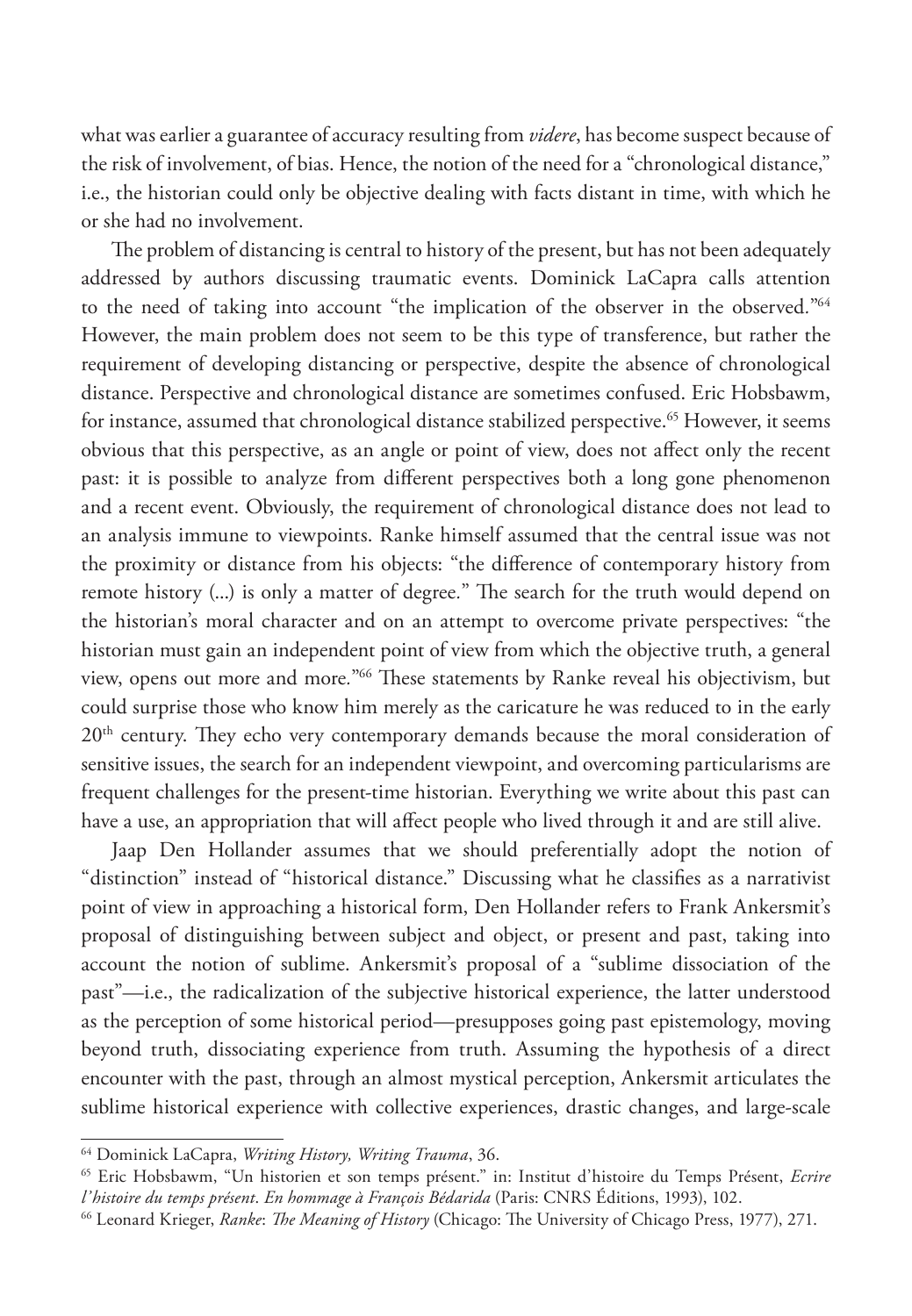history. This would be a philosophical counterpart to the psychological approach to trauma. The psychological approach is mobilized to the extent that the sublime experience would be one of loss of the "indiscriminate present" which, thus, becomes its past.67 However, we are aware of the position argued by Ankersmit that specific periods of history are attributes of our description of the past, rather than attributes of the past itself. Well, if the specificities of an epoch are not in the past but in the narrative structures, how could we associate selfdistancing to the "sublime historical experience" taking into account that the latter seeks to overcome "contamination" from linguistic structures?

According to Den Hollander, in order to dissociate from the past and expel it, we should create a distinction between subject and object through self-distancing, a type of depersonalization, similar to the psychological process in which the subjects are under the impression of being strange to themselves. In this fashion, there would be at the same time a direct and indirect contact with reality, a combination that would indicate the process of self-distancing and enable the subject-object separation.<sup>68</sup>

These approaches touch two distinct but interconnected issues. After all, the impossibility of accessing the past refers not only to the obvious circumstance that it is no longer available as something tangible and concrete, but also to calling into question the validity of the vestiges left by the past, as elements that would enable us to support statements with truth claims. If the philosophical hypothesis of realism presupposes the existence of something outside the cognizant subject's world, we are still left with the problem of accessing that "something." This problematic is different from another, more commonplace one, involving the idea that the more recent past affects us so strongly that we would be incapable of analyzing it without bias. Nevertheless, it is fairly likely that most historians analyzing recent phenomena would easily accept the philosophical hypothesis of ontological realism. It is also likely that they would be much more concerned with the second question: beyond the problem of whether or not is possible to know the epoch close to us (or any other past reality), i.e., in addition to the issues of accessing the past, there is the problem of this past's interference with us, the way it affects us.

Whether we call it chronological distance, perspective, or distancing, what is at stake is the issue of seeking for the maximum possible objectivity. This leaves us confronting the formidable problems of searching for the truth and accessing the real. These are aspects of an old epistemological debate that have become devalued since the so-called "linguistic turn*.*" Hayden White considers that our assumption that historical events express real stories is based on an equivocal relationship between "historical story-telling" and historical reality. For White, "stories, like factual statements, are linguistic entities and belong to the

<sup>67</sup> F. R. Ankersmit, *Sublime Historical Experience* (Palo Alto: Stanford University Press, 2005).

<sup>68</sup> The proposal intends to overcome the historicist and narrativist understanding of the problem. Jaap Den Hollander, "Contemporary History and the Art of Self-Distancing", *History and Theory*, , v. 50, n. 4 (December 2011): 51-67.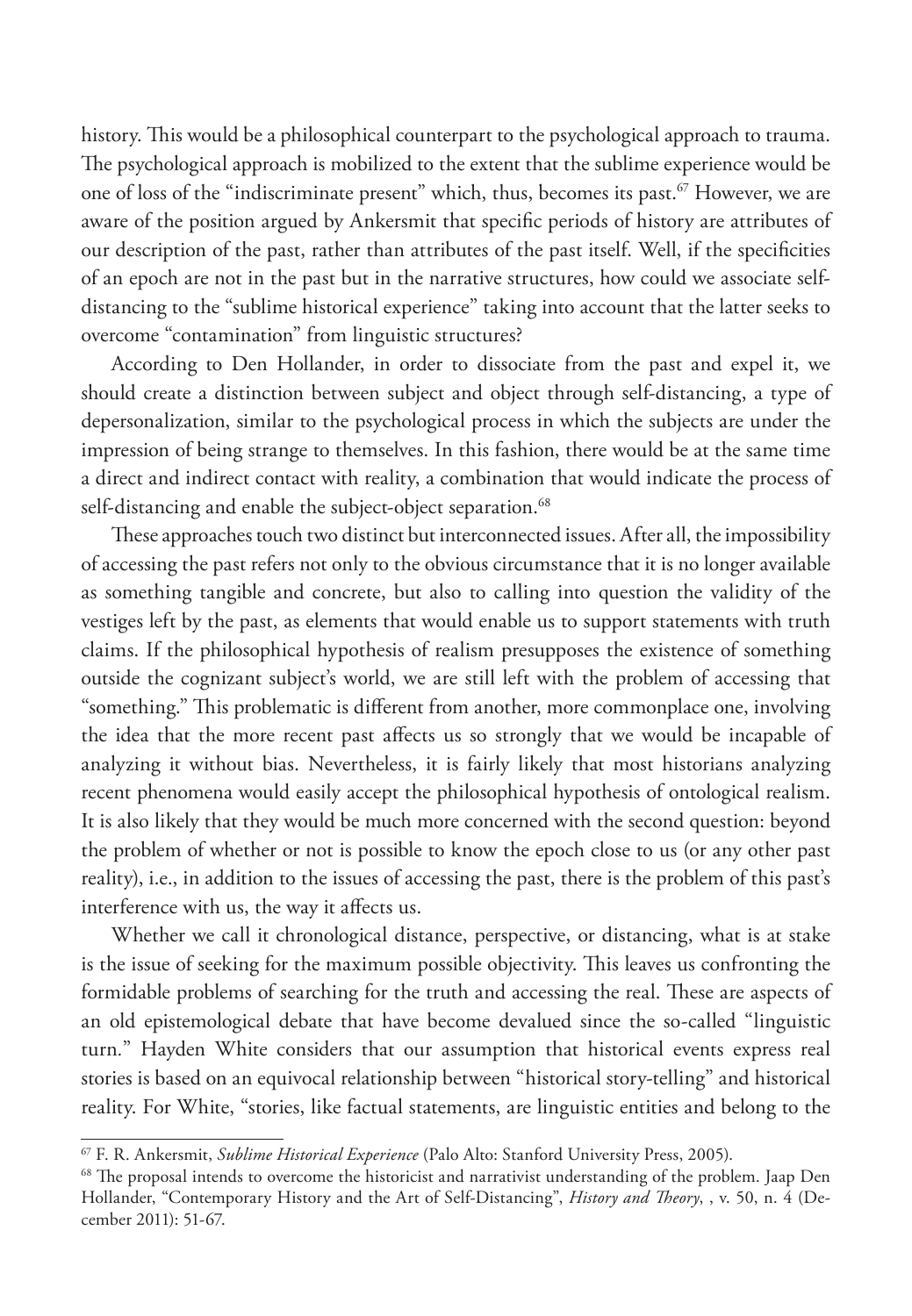order of discourse*.*"69 What was attractively "wild" (using the adjective Popper employed to recommend new ideas)<sup>70</sup> in Hayden White's approach was his radical questioning. But what is fragile is the lack of distinction between the problematic consequences of the discursive character of historical statements and the "quasi" questioning of the philosophical hypothesis of realism, taking into account the difficulty of accessing the real—which unfortunately he never developed with full clarity. In fact, so many were the criticisms that White felt the need to refute that formalists, such as himself, "deny the reality of the referent" and adopt a relativism that would make possible, for example, a credible Nazi version of history.<sup>71</sup>

As chronological distance is not viable for the historian of the present time, other solutions need to be found. Some ideas already presented place the solution of this problem at the linguistic level. Assuming the incapacity of traditional modes of traumatic event representation, Hayden White proposed the use of a middle voice: "we must intend something like the relationship to that event expressed in the middle voice. This is not to suggest that we will give up the effort to represent the Holocaust realistically, but rather that our notion of what constitutes realistic representation must be revised to take account of experiences that are unique to our century and for which older modes of representation have proven inadequate."72

Dominick LaCapra affirms that it necessary to be sensitive to traumatic experiences and their treatment presupposes empathy, or what he dubbed as "empathic unsettlement*,*" which would have "effects in writing which cannot be reduced to formulas or rules of method." He questions White's proposal of the middle voice, in so far as it recommends an "insufficiently modulated rhetoric*.*" LaCapra stays at the linguistic level defending the "third-person referential statements, direct quotations, and summaries or paraphrases*.*"73

When we consider the different forms of enunciating past phenomena, this type of proposal makes some sense because the difficulty of enunciating traumatic events, particularly for the victims, can somehow be solved through internal diathesis, when narrated events refer to actions or states that affect the narrator—he or she is at the same time "center and actor of the event."74 However, when dealing with academic production of historical knowledge, this type of resort seems insufficient or even inadequate. That is not to say academic history

*Progress and Obstacles to Progress in the Sciences* (Oxford: Clarendon Press, 1975), 85.

<sup>69</sup> Hayden White, "Historical Emplotment and the Problem of Truth," in *Probing the Limits of Representation*, 37. 70 Karl Popper, "The Rationality of Scientific Revolution," in Karl Popper, *Problems of Scientific Revolution:* 

<sup>71</sup> Hayden White, "The Politics of Historical Interpretation: Discipline and De-Sublimation," *Critical Inquiry*, v. 9, n. 1 (Sept. 1982): 131.

<sup>72</sup> Hayden White, "Historical Emplotment," 52.

<sup>73</sup> Dominick LaCapra, *Writing History, Writing Trauma*, 26 and 41.

<sup>74</sup> Emile Benveniste, "Ativo e médio no verbo", in *Problemas de linguística geral* (São Paulo: USP, 1976). Also, see Roberto Gomes Camacho, "Em defesa da categoria de voz média no português", *D.E.L.T.A.*, v. 19, n. 1 (2003): 91-122.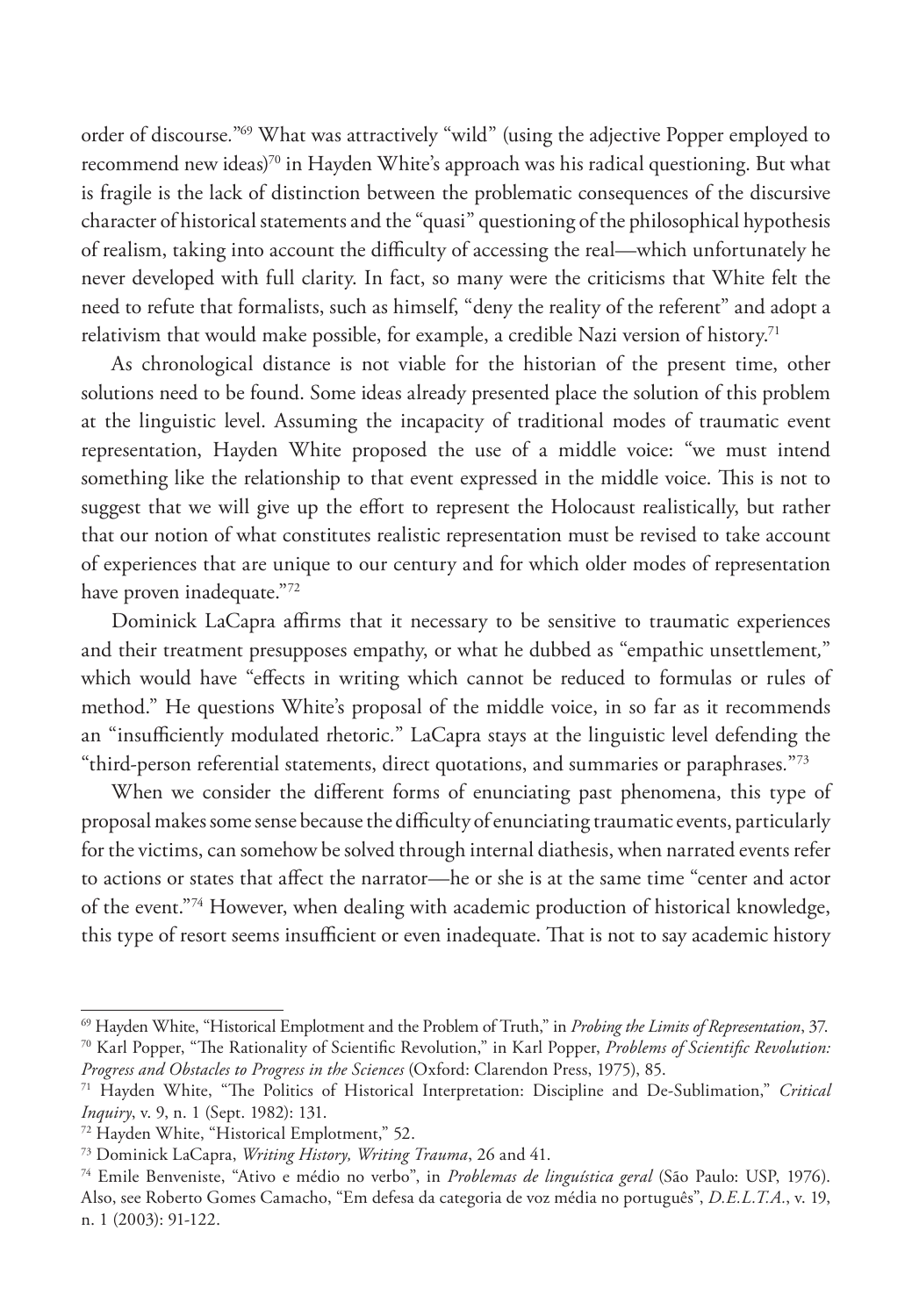searches for—or is inclined to—an unshakable and insensitive harmonizing discernment.<sup>75</sup> To posit that the issue of the unspeakable more properly concerns the victims than the professional historian does not seem abusive. Certainly, historical research has difficulties addressing delicate contemporary themes, but this occurs for the simple reason that such an approach is hard for anyone, even for those who are not directly involved. This is not the only reason why themes such as the Holocaust took so long to become object of history. The history of military dictatorships faces similar problems. In addition to the usual heuristic difficulties, there always remain some suspicions that echo our understandable moral need to condemn evil and search for culprits. Daniel Lvovich states that German historiography was affected by a period of latency, characterized by a pact of silence involving survivors and perpetrators. However, he says that, on the contrary, in Argentina there was not a period of silence "*en el que la mayor parte de la sociedad haya optado por la negación y el intento de olvidar las experiencias traumáticas.*" This is true to a certain extent, because right after the end of the Argentinian military regime, the juntas were tried based on a series of testimonies. However, Lvovich himself calls attention to another type of silence, as the need to try the criminals imposed itself as a "*deber ético y político*" that excluded any questions about the responsibilities of the armed struggle—resulting in a complacent and comfortable interpretation of the past.<sup>76</sup> Thus, for the historian, the greatest difficulty does not seem to be the enunciation of delicate themes—correlated to the unutterableness of the trauma by the victim—but the need for distancing.

Martin Jay gets close to the proposal I would like to defend. He thinks that persuasion is not only established between first-order narratives and second-order reconstructions, but it is negotiated with the community of readers:

Historical accounts are, after all, only as persuasive as they are deemed to be by those who read them (...) This is the never-ending negotiation that we might call the art of historical judgment exercised in communal terms. "History" in this sense is not a single historian emplotting the past, but rather the institution of historians, now more often credentialed than not, trying to convince each other about the plausibility of their reconstructions. It is not so much the subjective *imposition* of meaning, but rather the intersubjective judgment of meanings that matters.<sup>77</sup>

Jay refers to Jürgen Habermas' theory of communicative action, but his proposal of "intersubjective judgment of the community" is clearly derived from the Kantian perspective according to which if something is valid for those in possession of reason, then we will have

<sup>75</sup> Dominick LaCapra, *Writing History, Writing Trauma*, 35.

<sup>76</sup> Daniel Lvovich, "Historia reciente de pasados traumáticos," in *Historia reciente,* 111 and 115-117.

<sup>77</sup> Martin Jay, "Of Plots, Witnesses, and Judgments," in *Probing the Limits of Representation*, 105. Underlined in the original.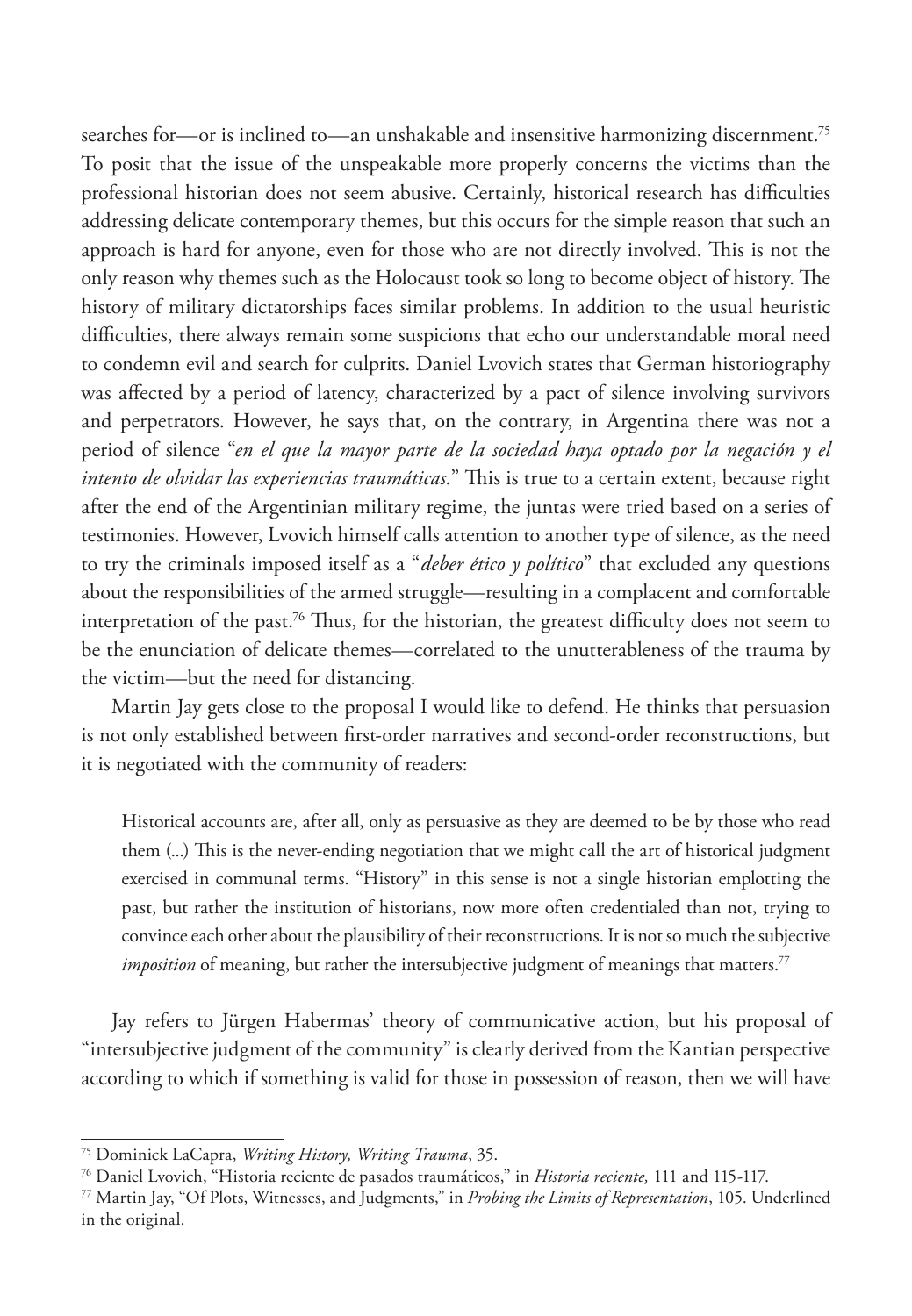achieved a sufficient degree of objectivity.78 Intersubjective criticism, or the idea of "mutual rational control*,*" was also discussed by Popper, for whom the objectivity of statements depended on them being able to be tested intersubjectively.<sup>79</sup>

Hayden White identifies the plot of historical accounts to a demand for moral meaning that would allow them to have a narrative conclusion. This would result from the insertion of events into a given order of meaning, usually referred to as "theme" (for White, a "metaphysical principle"). Quite often—or always, according to White—historical narratives are in a field of concurrent possibilities; i.e., it is usually possible to choose at least two opposing explanations.<sup>80</sup> In the case of delicate issues or tabooed themes of recent history, this situates the historian in a universe of complex ethical and moral implications that should be taken into account.

For example, US historian Thomas Skidmore states that in Brazil, "the guerrillas' principal effect was to strengthen the hand of those arguing for greater repression*.*"81 On the contrary, former militant Franklin Martins argues that the armed struggle had a huge impact on the democratic struggle and the resistance against the dictatorship—as he said during a television interview with journalist Kennedy Alencar, available on the internet.<sup>82</sup> Typically, this is a "delicate issue" whose treatment is correlated to that of traumatic statements: by agreeing with Skidmore we could give the impression that we do not acknowledge the suffering of those who, having chosen the armed struggle, were tortured and killed by the military dictatorship they intended to confront; on the other hand, by adhering to Martins' explanation, we would perhaps seem to justify the armed violence.<sup>83</sup>

In a brilliant article published in 1988, Carlo Ginzburg provided what remains the best counterpoint to Hayden White's original thesis. By correlating *enargeia* and quotations, he situated the problem of the effect of the truth at the narrative level, not as a constraint imposed by discursive prefigurations, but as a relation of trust or credibility established between historians and their readers. Ginzburg argued that this relation between history and rhetoric does not imply that the criterion for truth is the audience's reaction. He views it to be above all a matter of persuasion, only marginally related to an objective test of

<sup>&</sup>lt;sup>78</sup> "If the judgment is valid for everyone, provided only he is in possession of reason, its ground is objectively sufficient." Immanuel Kant, *Critique of Pure Reason, The Transcendental Doctrine of Method* (Basingstoke: Palgrave Macmillan, 1933), 645.

<sup>79</sup> Karl Popper, *The Logic of Scientific Discovery* (London: Routledge Classics, 2002), 22.

<sup>80</sup> Hayden White, "The Value of Narrativity in the Representation of Reality," *Critical Inquiry*, v. 7, n. 1 (Autumn, 1980): 23-24.

<sup>81</sup> Thomas Skidmore, *The Politics of Military Rule*, 125.

<sup>82</sup> On this theme, see Denise Rollemberg, "Esquerdas revolucionárias e luta armada," in *O Brasil republicano. O tempo da ditadura: regime militar e movimentos sociais em fins do século XX,* ed. Jorge Ferreira and Lucilia de Almeida Neves Delgado (Rio de Janeiro: Civilização Brasileira, 2003), 43-92.

<sup>&</sup>lt;sup>83</sup> Maria Paula Araujo discusses the self-criticisms of the armed struggle in Argentina, more advanced than in Brazil, in an unpublished text already mentioned entitled "Memória e debate sobre a luta armada no Brasil e Argentina."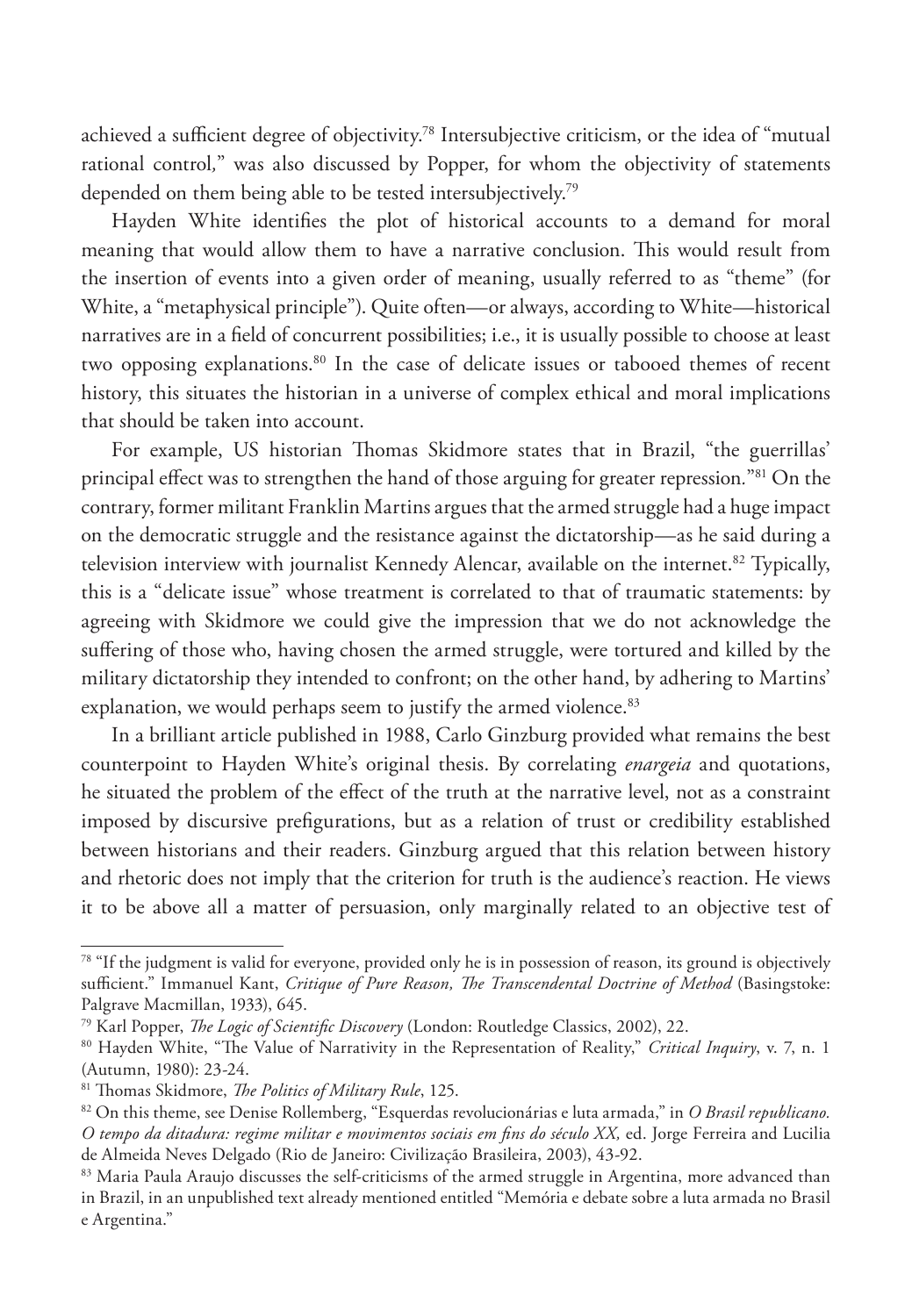reality.84 What I would like to add is that, in the case of traumatic events or delicate issues, the historian should address that audience not only as an orator who wishes to convince, but also as a researcher who in an interview or workshop will explain in detail why he/she arrived at certain conclusions; and why they were enunciated in a given manner. What seems to me essential is this attitude of sharing with the reader the research findings, as well as the rhetorical resources mobilized. This should be an element immanent to the historical narrative, not a secondary pedagogical, merely reiterative complement. Thus, in addition to *enargeia* or notes and quotations that presuppose a somewhat presumptuous control of instruments that are available to authors to convince their peers, I defend the properly narrative need for a disinterested sharing of the author's *métier* with the reader. Such sharing should be capable of guiding the reader through the research and thus making the reader "complicit" with the statements we want to support. Hence, I would argue that the defense of narrative conclusions with delicate ethical, moral or political implications should be supported not only by the usual procedures that ensure the intersubjectivity of the method in reference to the peers, but also by what I have dubbed the *making-of* or *behind the scenes* of history.

I believe that the historical narrative is capable of "narrating the events" and, at the same time, of encompassing the analysis of why we feel able to propose such statements as objectives—all this in the same narrative flow. On the contrary, this would not be so easily accomplished in other narratives, such as in cinematographic or theatrical ones. Commented explanations of their rhetoric and formal resources, and of the empirical references that constitute fictional narratives, would decharacterize them. In the case of fictional prose, this would compromise the verisimilitude of a novel, theatrical play or movie script. I am not referring to an occasional appearance of the narrator in the work, but to the full exposure of the author's options in developing it. Let us examine the case of the audio commentary by the director included in some film DVDs—there is the film and this extra bonus. However, the director's commentary during the full film exhibit (heard on an extra audio track) would hamper its full enjoyment, and perhaps someone would watch it only after seeing the film proper. In plays, authors or directors normally do not come onstage to explain why they made this or that choice of representation or stage markings, nor do they mention the empirical research to define the costumes and make the scene ring true (even if the play has a narrator/author/director).

I would say that the same does not occur with the historical narrative. As a historian, I could argue that in 1975—in the episode of the photography of Herzog's body—Silvaldo was unwillingly involved in a violent action, cooperating with the repression, although the episode was also fairly damaging to him. Simultaneously, I could share with my reader not

<sup>&</sup>lt;sup>84</sup> Carlo Ginzburg, "Ekphrasis and quotation." *Tijdschrift voor filosofie*, v. 50 (1988): 3-19. I use the modified version published in Carlo Ginzburg, *A micro-história e outros ensaios* (Lisbon: Difel, 1991), 224.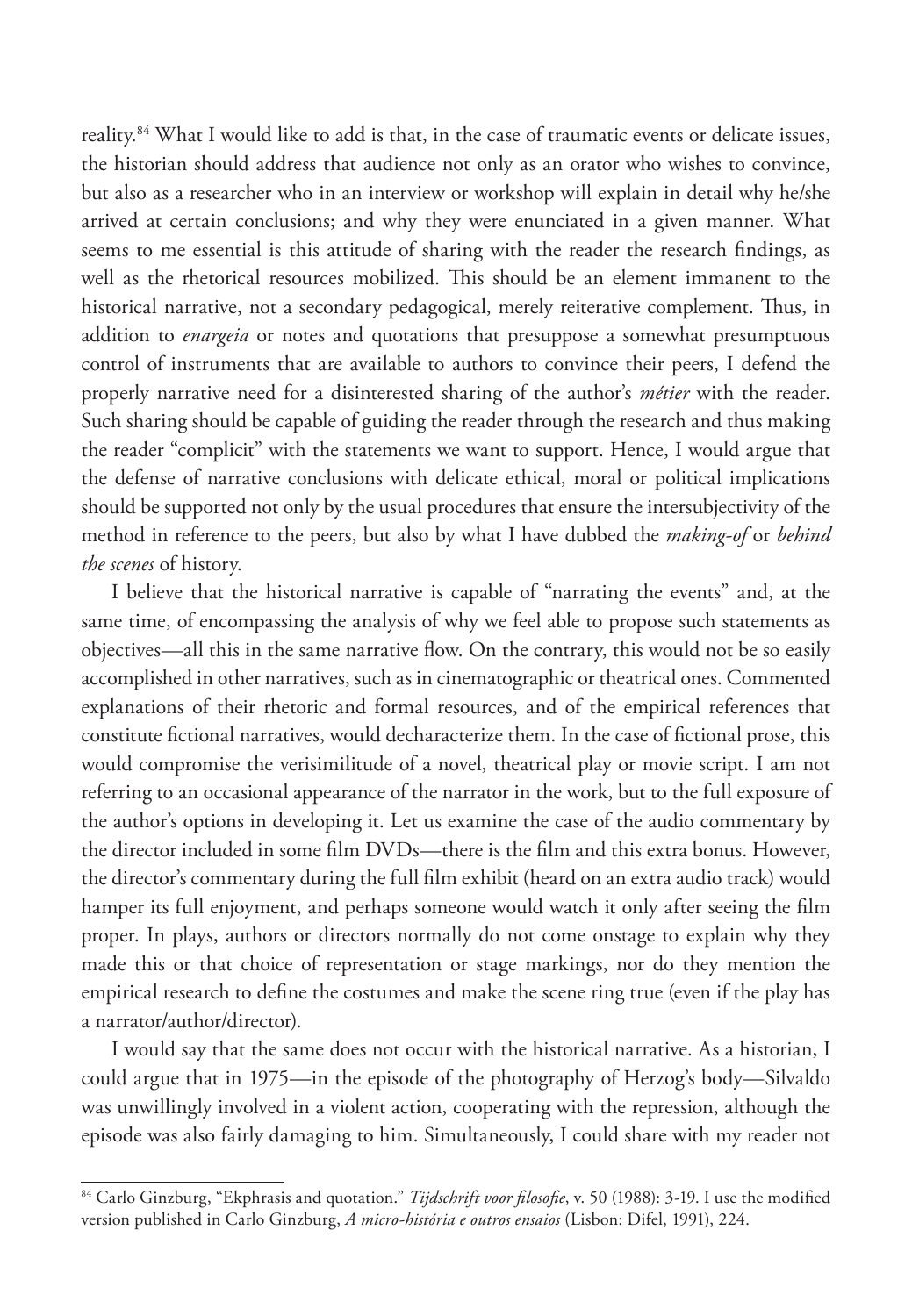only the empirical evidence I researched to support this statement, but also the rhetorical and formal care I employed to develop it. Thus, it would be possible to note the substantial and convincing nature of the interviews with Silvaldo, as well as the effectiveness of the document recording his punishment by the civil police for "failure to comply with his duties and disciplinary transgressions."85 It would also be fitting to warn the reader that I avoided the word "victim," preferring the term "damaged," or that my attitude of acceptance and empathy in relation to Silvaldo does not imply total identification with his behavior, thus sharing my concerns with the audience.<sup>86</sup> None of this would compromise the efficacy of the historical narrative. In other words, the exposure of our cautions and doubts strengthens the objectivity of our historical statements with truth claims.<sup>87</sup> As Carlo Ginzburg said, the exposure of doubts, uncertainties, and gaps is part of the search for truth.<sup>88</sup>

To a certain extent, we have already done this through quotes, footnotes, and explanatory notes that supported our text. This is the established procedure geared mostly to peers and related to the search for objectivity. We should note that the historical narrative, in addition to traditionally having practiced the intersubjectivity of the method (at least since the  $19<sup>th</sup>$ century), sometimes shares with the reader the rhetorical resources mobilized through metalinguistics, such as questions posed to the reader, the use of quotation marks, or commentaries on the vocabulary. However, this has been done by historians in an episodic way, almost always without full awareness of its scope and function. What I am proposing is a kind of radicalization of the intersubjectivity of the method and the formal control of the text, taking into account the reader. The implementation of this proposal will certainly imply a challenge to the writer, to the extent that it is not a mere transposition of the erudite apparatus to the textual body. However, this difficulty is far from insurmountable.

Alessandro Manzoni's reference to "historical acceptance" (when he analyzed the historical novel) is equivalent to the notion of verisimilitude. It is independent, according to that novelist, of any explicit guarantee by the author: "*non fa nulla dal canto suo per avvertirvi che si tratta di persone reali e di fatti reali.*"89 On the contrary, in the case of the historical narrative with truth claims, we use footnotes and quotes (among other erudite

<sup>85</sup> The document was located by reporter Lucas Ferraz. *Folha de S.Paulo*, 5 Feb. 2012.

<sup>&</sup>lt;sup>86</sup> LaCapra distinguishes empathy from identification, and defines it as "an opening to the other that is related to transferential implication*,*" saying that its adoption does not exclude "the attempt to take critical distance*.*" Dominick LaCapra, *History and its Limits: Human, Animal, Violence* (Ithaca: Cornell University Press, 2009), 198-199.

<sup>&</sup>lt;sup>87</sup> For Jörn Rüsen, historical narrative "has to express its distraction within the methodical procedures of interpretation as well as in the narrative procedures of representation." Jörn Rüsen, "How to Make Sense of the Past: Salient Issues of Metahistory," *The Journal for Transdisciplinary Research in Southern Africa*, v. 3, n. 1 (July 2007): 211.

<sup>88</sup> Carlo Ginzburg, "Micro-história: duas ou três coisas que sei a respeito," in *O fio e os rastros: verdadeiro, falso, fictício* (São Paulo: Companhia das Letras, 2006), 265.

<sup>89</sup> Alessandro Manzoni, "Del romanzo e, in genere, de' componimenti misti di storia e d'invenzione," in Alessandro Manzoni, *Opere Varie* (Milano: Fratelli Rechiedei, 1870), 462.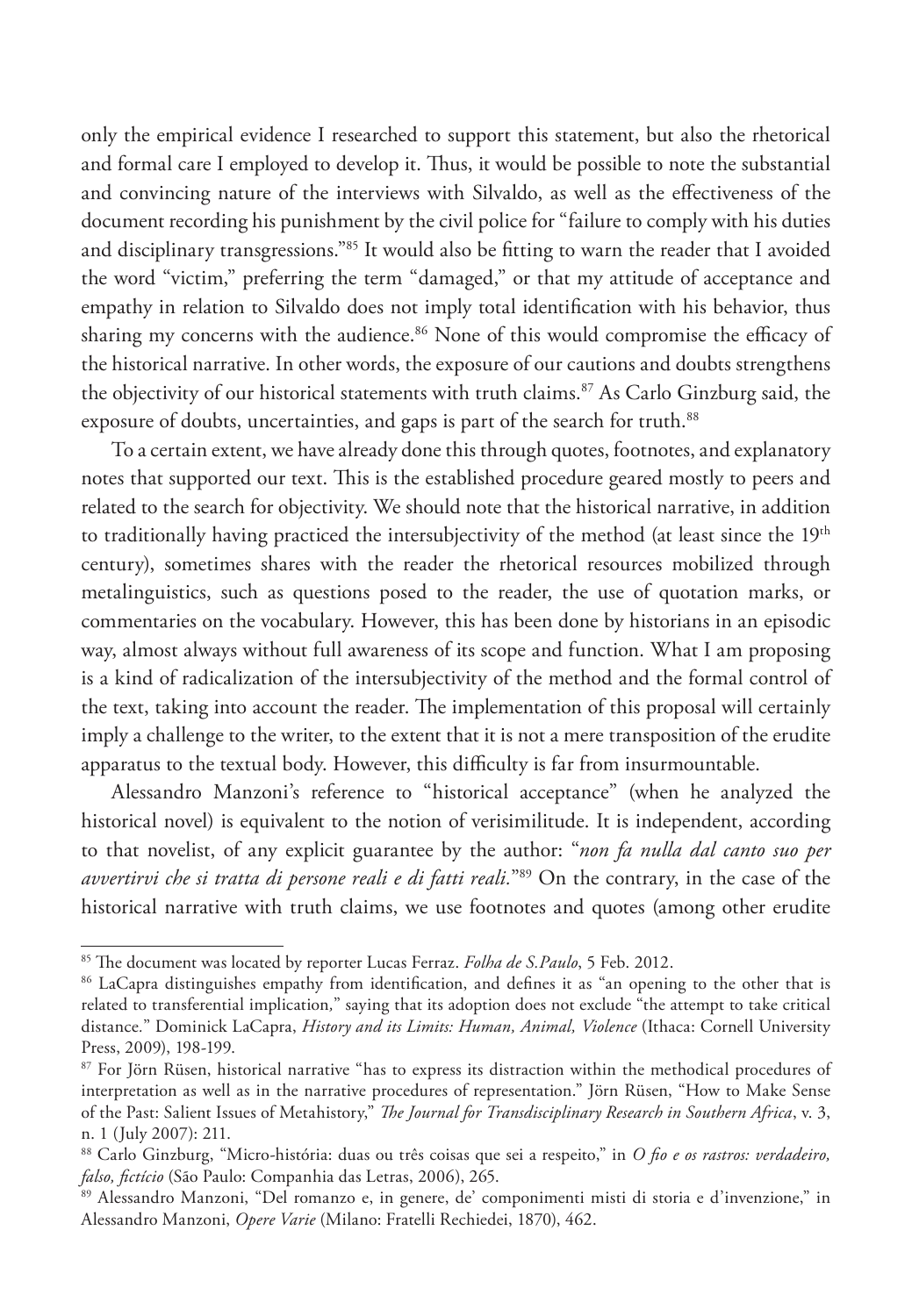apparatuses) to support our statements. Above all, this is done for the sake of the community of historians. Yet, the traumatic episodes, tabooed themes, or delicate subjects really do bring about hesitation in the reader's mind (without mentioning the corresponding difficulties of enunciation for the victims, many of whom "disbelieve" their own experiences, or the recurring insecurities of interpretation experienced by the historian). Such reluctance is equivalent to the one we experience toward fantasy literature, because often it is very hard to believe that those episodes actually happened, or that a given interpretation might be adequate. For this reason, and to the extent we mostly depend on the judgment of those we write for, it is advisable for the historian to expand the scope of the intersubjectivity of the method, decisively addressing the reader not only with notes and quotes, but also by building a narrative that will encompass an analysis of its own enunciation.

It might seem as if I were proposing to add some "useless details," "insignificant notations," to use expressions mentioned by Roland Barthes when he discussed the effect of reality.90 When Barthes highlighted the predictive dimension of narrative, he recalled: "someone says to the hero (or to the reader, it does not matter which): if you act in this way, if you choose this alternative, this is what will happen*.*" Analogously, we could state: if you share with me the stages of the research I have done, you will probably arrive at the same conclusions. Thus, it is as if we did not offer a "thick description" of the details of reality, but a narrative of events that is trustworthy because it is founded in truth claims that do not result merely from the author's eloquence, but from an adhesion to the conclusions shared by the reader, *vis-à-vis* research stages that the reader can thus control—as much as our peers do. By sharing the interpretative possibilities brought about by historical research, as well as the rhetorical resources mobilized (to the extent this is possible), the historian would practice a kind of contextualization of historical research.<sup>91</sup>

Historians' treatment of the issue of violence in the Latin American military regimes has enabled us to analyze the complex ethical, moral, and political implications involved in the task. To face tabooed or delicate issues—the need for a critique of the armed struggle, examination of the support of part of society to the dictatorships, or the perception that violence is not always the best analytical key to understand authoritarian political regimes—demands a distancing that is imposed on all types of history, but whose relevance is transcendental in the case of history of the present. Such requirement for distancing should not be confused with the chimerical claim to neutrality of the 19<sup>th</sup> century scientificist historicism. Nor can it eliminate the need for empathy toward the victims, which configures the delicate balance between distance and proximity, impartiality and involvement. LaCapra already mentioned

<sup>90</sup> Roland Barthes, *The Rustle of Language* (Berkeley: University of California Press, 1989), 142.

<sup>&</sup>lt;sup>91</sup> To understand contextualization as a complex process that includes the readers, see Dominick LaCapra, *History and its Limits*, 192.